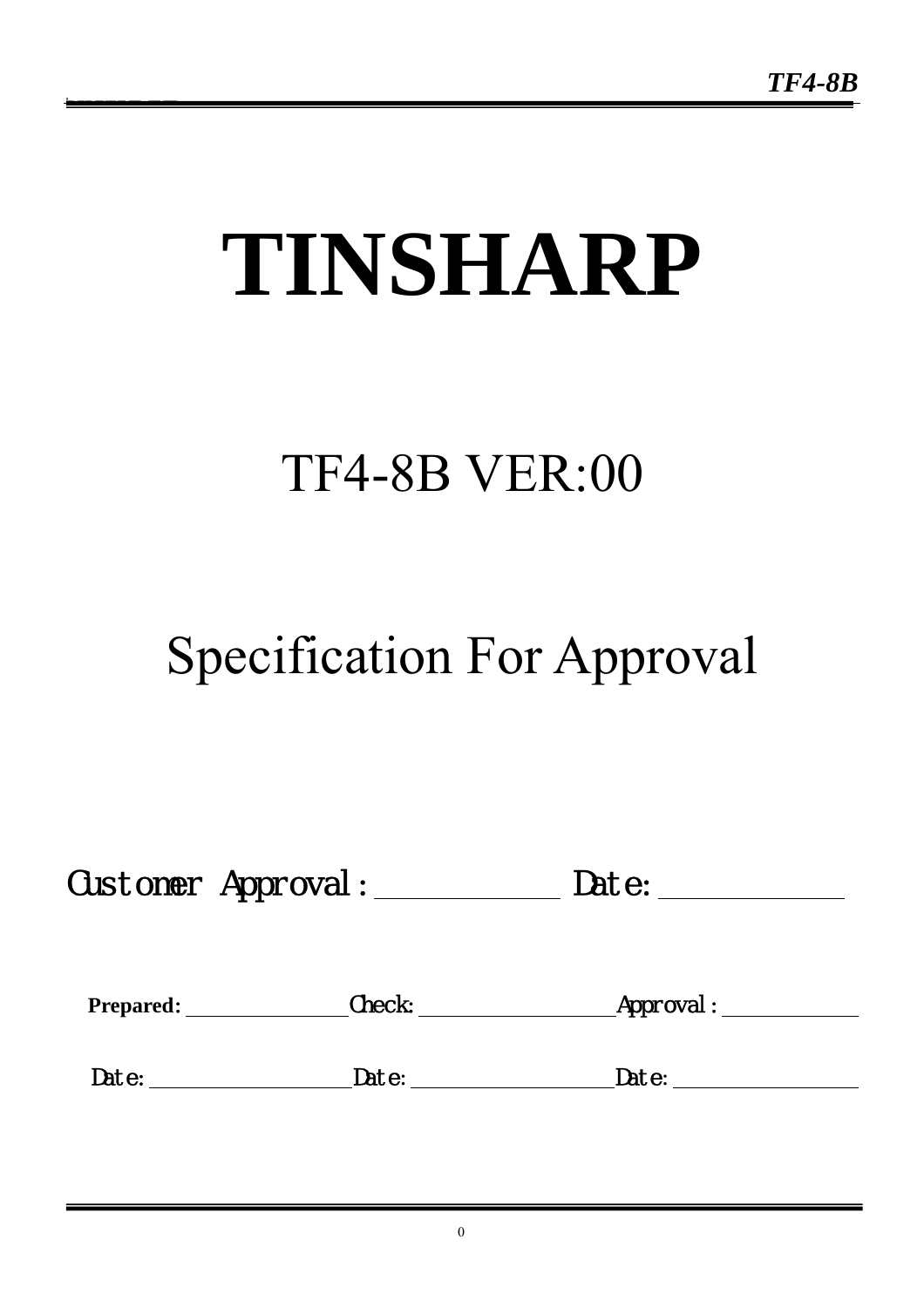# **Description**

| REV. | <b>DESCREPTION</b> | <b>DATE</b> |
|------|--------------------|-------------|
| V00  | First issue        | Sep-04-2007 |
|      |                    |             |
|      |                    |             |
|      |                    |             |
|      |                    |             |
|      |                    |             |
|      |                    |             |
|      |                    |             |
|      |                    |             |
|      |                    |             |
|      |                    |             |
|      |                    |             |
|      |                    |             |
|      |                    |             |
|      |                    |             |
|      |                    |             |
|      |                    |             |
|      |                    |             |
|      |                    |             |
|      |                    |             |
|      |                    |             |
|      |                    |             |
|      |                    |             |
|      |                    |             |
|      |                    |             |
|      |                    |             |
|      |                    |             |
|      |                    |             |
|      |                    |             |
|      |                    |             |
|      |                    |             |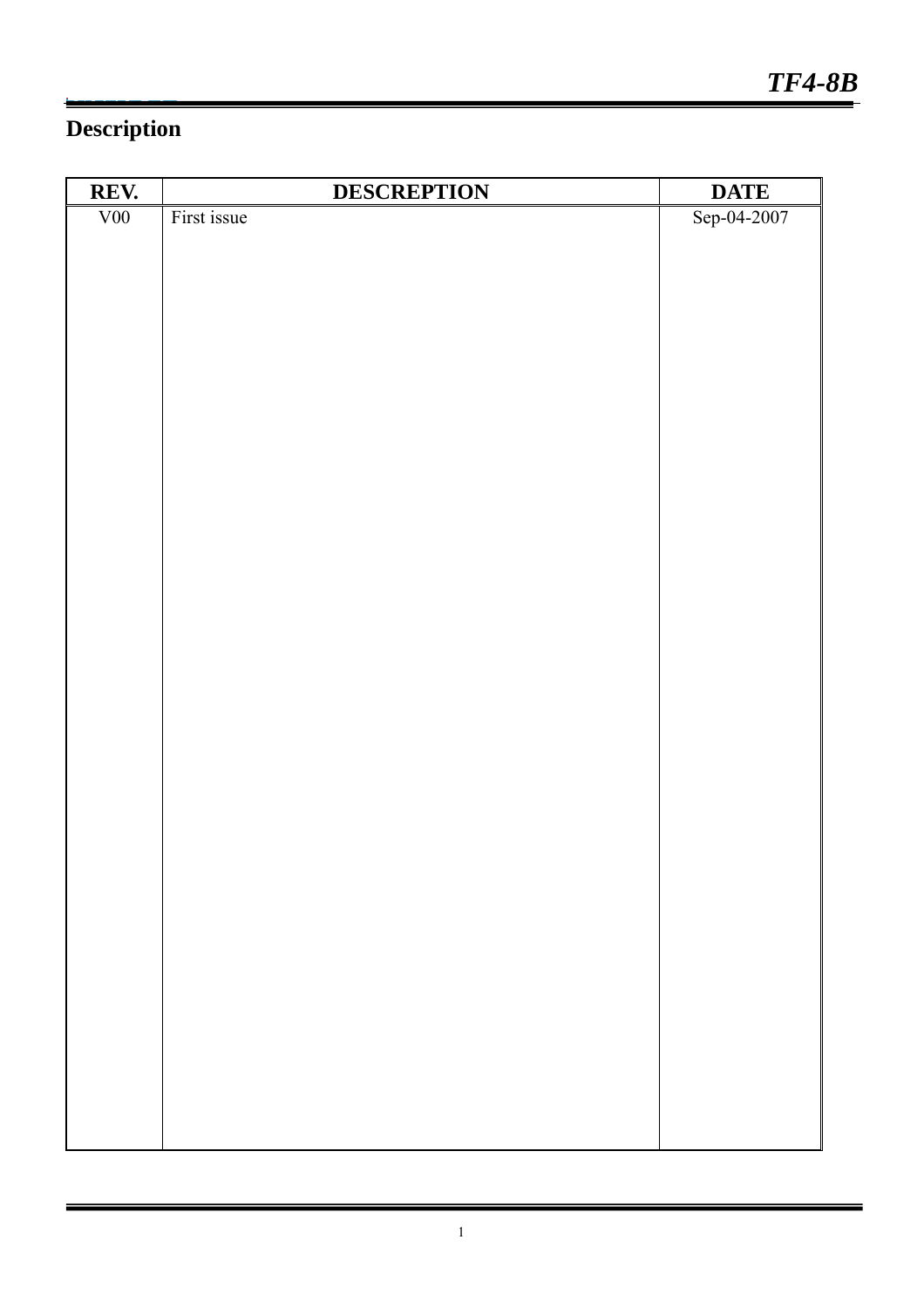# **CONTENTS**

#### **1. SPECIFICATIONS**

- 1.1 Features
- 1.2 Block Diagram
- 1.3 Mechanical Specifications
- 1.4 Absolute Maximum Ratings
- 1.5 DC Electrical Characteristics
- 1.6 AC Characteristics
- 1.7 Electro-Optical Characteristics
- 1.8 Backlight Characteristics

### **2. MODULE STRUCTURE**

- 2.1 Interface Pin Description
- 2.2 Command Table
- 2.3 Functional Description
- 2.4 MCU And Module Connection

# **3. RELIABILITY**

- 3.1 Reliability test condition:
- 3.2 Quality Guarantee
- 3.3Inspection method
- 3.4 Inspection Standard for Solder
- 3.5 Screen Cosmetic Criteria (Appearance)
- 3.6 Precautions for using LCM Modules
- 3.7 Installing LCM Modules
- 3.8 Precaution for Handing LCM Modules
- 3.9 Electro-Static Discharge Control
- 3.10Precaution for soldering to the LCM
- 3.11Precautions for operation
- 3.12Storage
- 3.13Safety
- 3.14Limited Warranty
- 3.15Return LCM under warranty

# **4 . DATE CODE RULES**

- 4.1 Date code for sample
- 4.2 Date code for production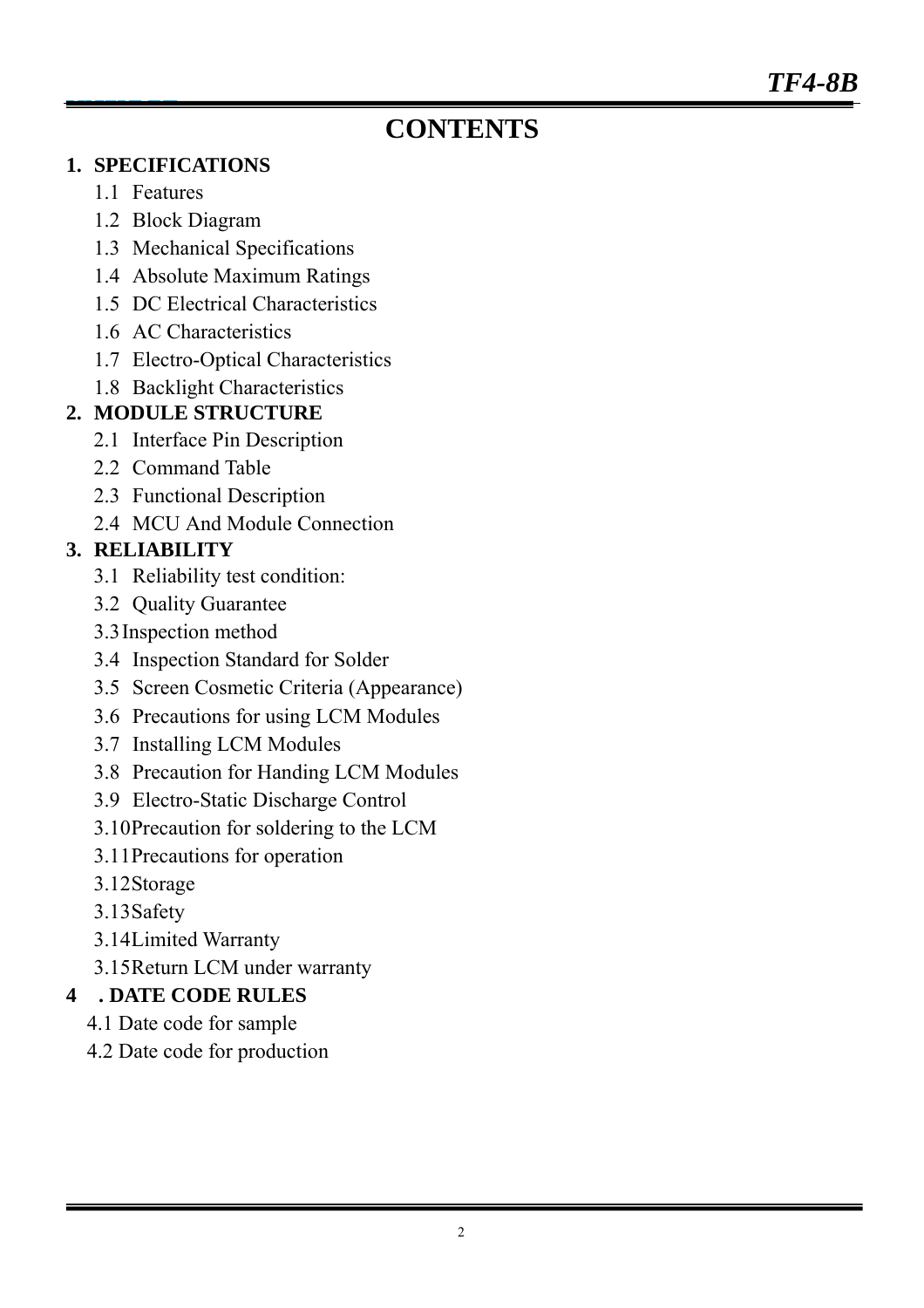### **1 . SPECIFICATIONS**

#### **1.1 FEATURES**

| <b>Item</b>                         | <b>Contents</b>               | Unit    |
|-------------------------------------|-------------------------------|---------|
| LCD type                            | TN / Transflective / Positive | --      |
| LCD duty                            | /4                            |         |
| LCD bias                            | 1/3                           |         |
| Viewing direction                   | b                             | o'clock |
| Module size $(W \times H \times T)$ | 49.0 X 29.5 X 10.0            | mm      |
| Viewing area $(W \times H)$         | 35.0 X 18.0                   | mm      |

# **1.2. BLOCK DIAGRAM**

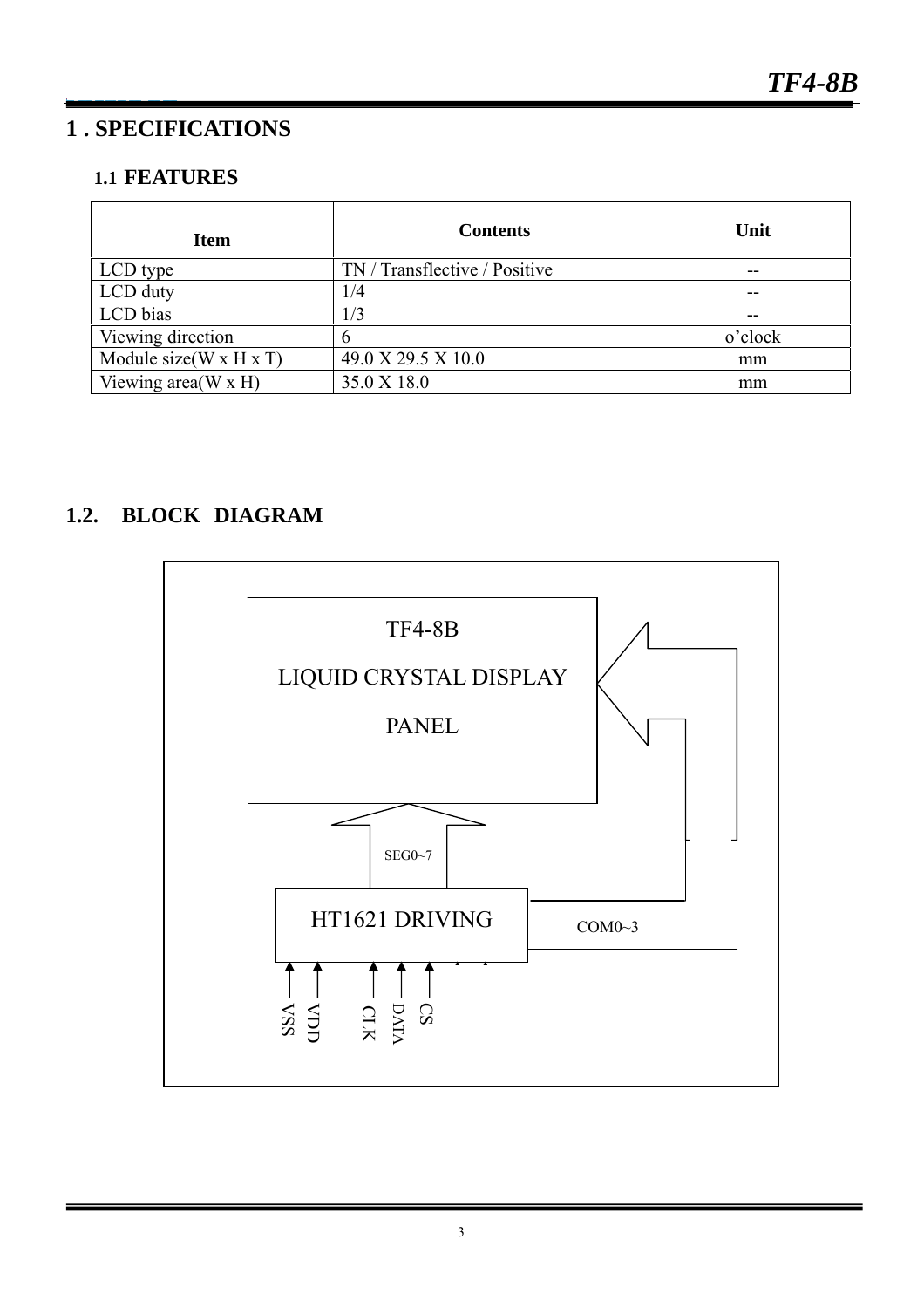#### **1.3. MECHANICAL SPECIFICATION**

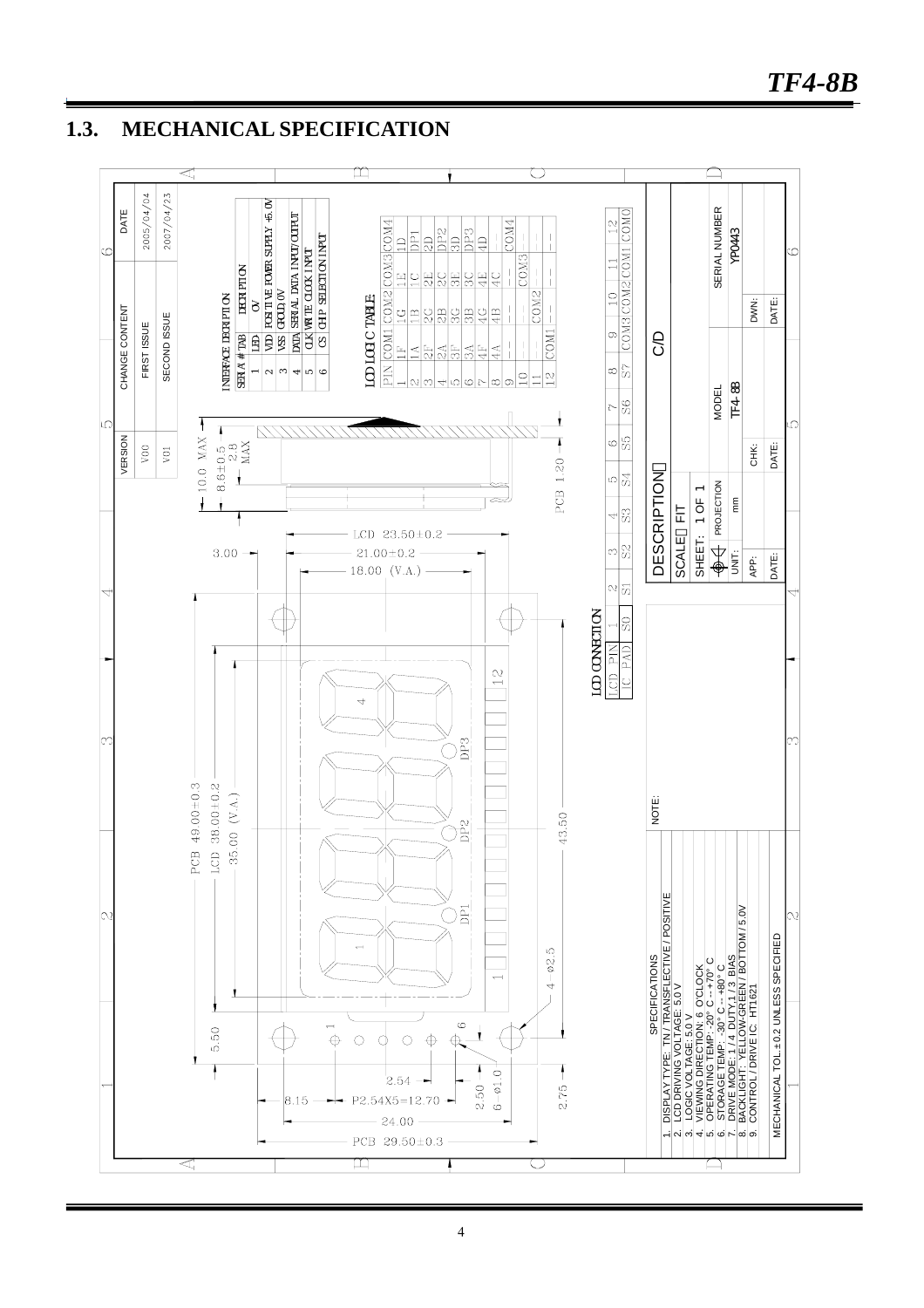V<sub>DD</sub>

**GND** 

V<sub>DD</sub>

 $-$  GND

### **1.4 ABSOLUTE MAXIMUM RATINGS ( Ta = 25**℃ **)**

| <b>Parameter</b>             | <b>Symbol</b> | Min    | <b>Max</b> | Unit |
|------------------------------|---------------|--------|------------|------|
| Supply voltage for logic     | $\rm V_{DD}$  | $-0.3$ |            |      |
| Supply voltage for LCD       | Vlcd          | 0.3    |            |      |
| Normal Operating temperature | Top           | $-20$  | $+70$      |      |
| Normal Storage temperature   | l sı          | -30    | $+80$      |      |

Unless otherwise specified  $V_{ss} = 0V$ 

### **1.5 DC ELECTRICAL CHARACTERISTIC**

Unless otherwise specified,  $V_{SS} = 0V$ ,  $V_{DD} = 5.0V$ 

| Parameter                 | Symbol | Condition | Min                   | Type  | Max                   | Unit |
|---------------------------|--------|-----------|-----------------------|-------|-----------------------|------|
| Supply voltage for logic  | VDD    | $- -$     | 4.8                   | 5.0   | 5.2                   |      |
| Supply current for logic  | IDD    | $- -$     | $- -$                 | $- -$ |                       | mA   |
| Operating voltage for LCD | V0     | 25        | 4.8                   | 5.0   | 5.2                   |      |
| Input voltage" H" level   | VIH    | $- -$     | $0.8$ V <sub>DD</sub> | $- -$ | <b>V<sub>DD</sub></b> |      |
| Input voltage "L" level   | VIL    | $- -$     |                       | $- -$ | $0.2$ V <sub>DD</sub> |      |

#### **1.6 AC CHARACTERISTIC**

#### **Serial Interface System**



Unless otherwise specified,  $Vss = 0V$ ,  $VDD = 5.0V$ 

| Parameter                                | Symbol      | Condition             | Min | Type       | Max   | Unit       |
|------------------------------------------|-------------|-----------------------|-----|------------|-------|------------|
| System Clock                             | $f$ sys $1$ | On-chip RC oscillator | $-$ | 256        |       | <b>KHz</b> |
| <b>LCD Clock</b>                         | Flcd        | On-chip RC oscillator |     | fsys1/1024 | --    | Hz         |
| Interface Reset Pulse<br>Serial<br>Width | Tcs         | CS                    |     | 250        |       | ns         |
|                                          | tclk        | Write mode            | 2.0 | $-$        | $- -$ | us         |
| WR, RD Input Pulse Width                 |             | Read mode             | 4.0 | --         |       | us         |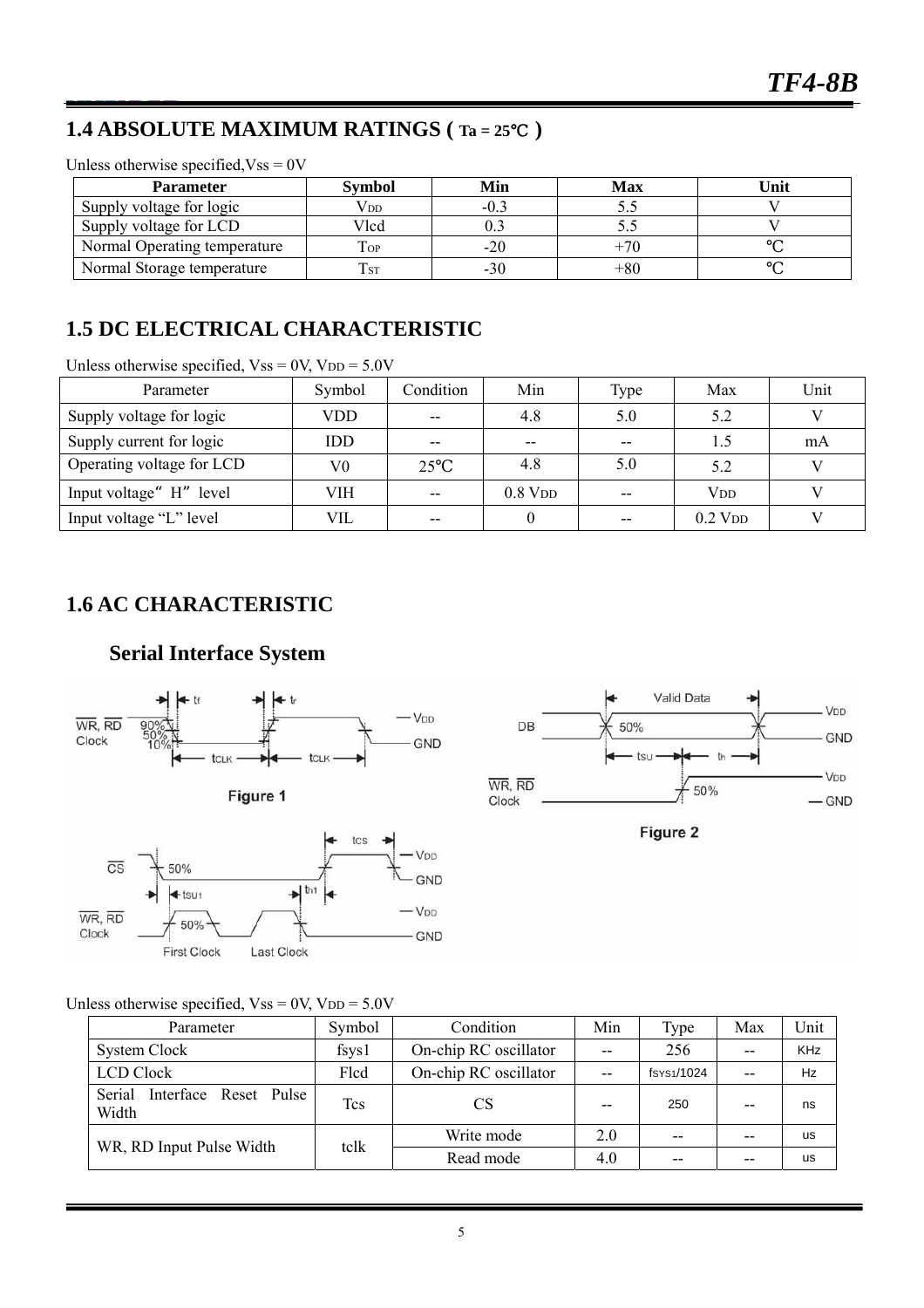#### **1.7 ELECTRO-OPTICAL CHARACTERISTICS**

Note1: Definition of response time.

 $\lambda$ 



Note2: Definition of contrast ratio 'Cr'



Note3: Definition of viewing angle range '0'.



# **1.8 BACKLIGHT CHARACTERISTICS**

#### 1.8.1 ABSOLUTE MAXIMUM RATINGS(Ta=25 )

| Item                               | Symbol                | Conditions | Rating               | Unit |
|------------------------------------|-----------------------|------------|----------------------|------|
| Absolute maximum forward current   | Ifm                   |            | 140                  | mA   |
| Reverse voltage                    | $V_r$                 |            |                      |      |
| Reverse current                    |                       |            | 200                  | uA   |
| Power dissipation                  | $P_d$                 |            | 600                  | mW   |
| <b>Operating Temperature Range</b> | $\operatorname{Topr}$ |            | $-20 \rightarrow 70$ |      |
| <b>Storage Temperature Range</b>   | Tstg                  |            | $-30 \rightarrow 80$ |      |

#### 1.8.2 ELECTRICAL –OPTICAL CHARACTERISTICS(Ta=25 )

| COLOR.       | Operating            | <b>Forward Current</b> |
|--------------|----------------------|------------------------|
|              | Voltage $(\pm 0.2V)$ | (mA)                   |
| Yellow-Green |                      |                        |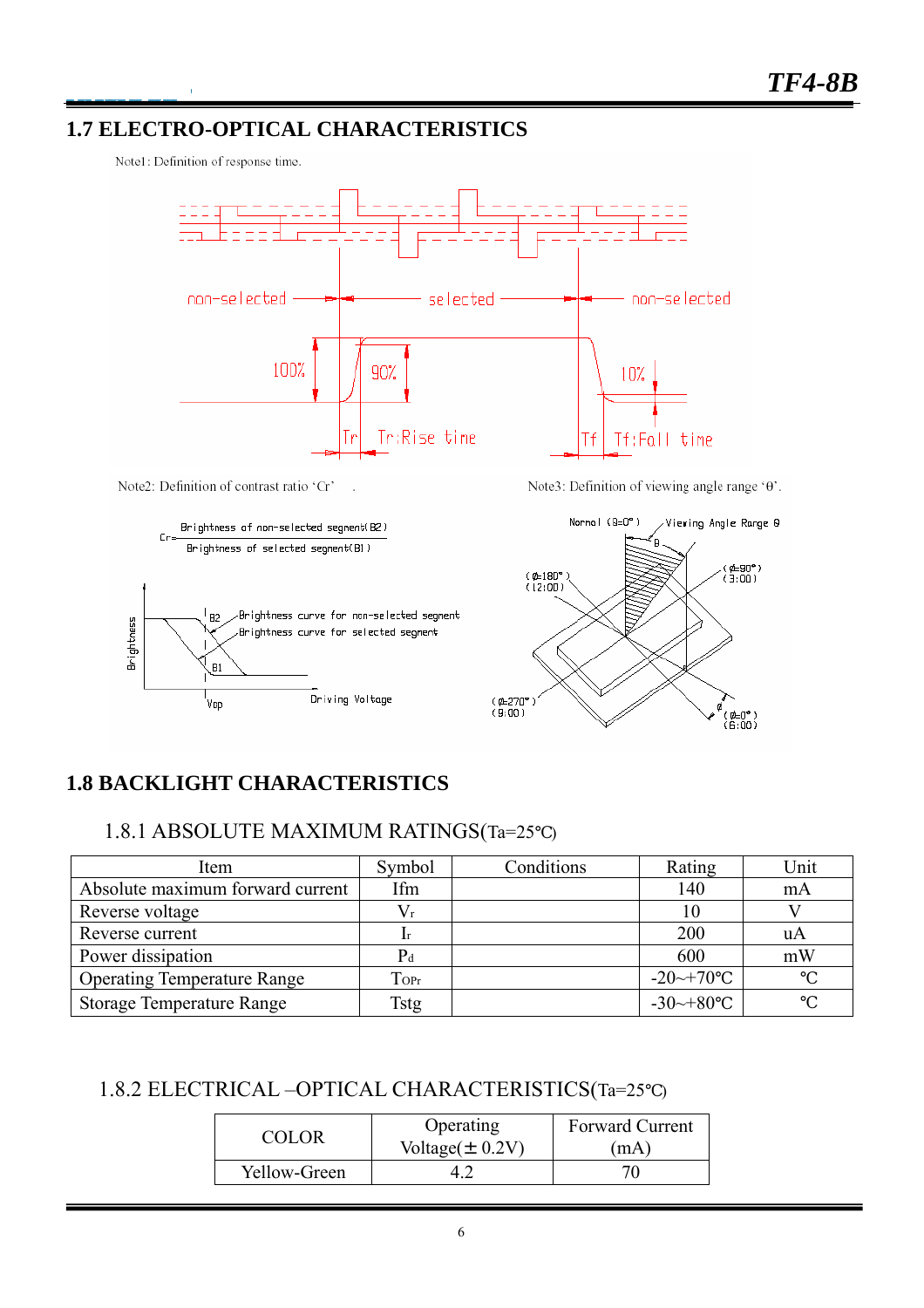#### **2. MODULE STRUCTURE**

#### **2.1 INTERFACE PIN DESCRIPTION**

| PIN NO. | <b>Symbol</b> | Level   | <i>Description</i>                                                                                     |
|---------|---------------|---------|--------------------------------------------------------------------------------------------------------|
|         | LED-          | 0V      | The backlight ground.                                                                                  |
|         | <b>VDD</b>    | $+5.0V$ | Power supply for logic operating.                                                                      |
| 3       | <b>VSS</b>    | 0V      | Ground                                                                                                 |
|         | <b>DATA</b>   | $H/I$ . | This is a serial data.                                                                                 |
|         | <b>CLK</b>    | H/I     | Write signal. Data on the DATA line is latched into the<br>HT1621 on the rising edge of the WR signal. |
| 6       | <b>CS</b>     | $H/I$ . | This is the chip select signal. When $/CS1 = L$ , then the chip<br>select becomes active.              |

#### **2.2 COMMAND TABLE**

| Name                   | ID  | Command Code         | D/C           | Function                                                  |
|------------------------|-----|----------------------|---------------|-----------------------------------------------------------|
| READ                   | 110 | A5A4A3A2A1A0D0D1D2D3 | D             | Read data from the RAM                                    |
| <b>WRITE</b>           | 101 | A5A4A3A2A1A0D0D1D2D3 | D             | READ and WRITE to the RAM                                 |
| <b>READ-MODIFYWRIT</b> | 101 | A5A4A3A2A1A0D0D1D2D  | D             | READ and WRITE to the RAM                                 |
| <b>SYS DIS</b>         | 100 | $0000-0000-X$        | $\mathcal{C}$ | Turn off both system oscillator and<br>LCD bias generator |
| <b>LCD OFF</b>         | 100 | $0000-0010-X$        | $\mathbf C$   | Turn off LCD bias generator                               |
| LCD ON                 | 100 | $0000 - 0011 - X$    | $\mathcal{C}$ | Turn on LCD bias generator                                |
| <b>TIMER DIS</b>       | 100 | $0000 - 0100 - X$    | $\mathbf C$   | Disable time base output                                  |
| <b>RC 256K</b>         | 100 | $0001 - 10XX-X$      | $\mathcal{C}$ | System clock source, on-chip RC                           |
|                        |     |                      |               | oscillator                                                |
| <b>BIAS 1/2</b>        | 100 | $0010$ -ab $X0-X$    | $\mathcal{C}$ | LCD 1/2 bias option                                       |
|                        |     |                      |               | $ab=00:2$ commons option                                  |
|                        |     |                      |               | $ab=01:3$ commons option                                  |
|                        |     |                      |               | $ab=10:4$ commons option                                  |
| <b>BIAS</b> 1/3        | 100 | $0010$ -ab $X1-X$    | $\mathcal{C}$ | LCD 1/3 bias option                                       |
|                        |     |                      |               | $ab=00$ : 2 commons option                                |
|                        |     |                      |               | $ab=01:3$ commons option                                  |
|                        |     |                      |               | $ab=10:4$ commons option                                  |

Note: X : Don,t care A5~A0 : RAM addresses D3~D0 : RAM data D/C : Data/command mode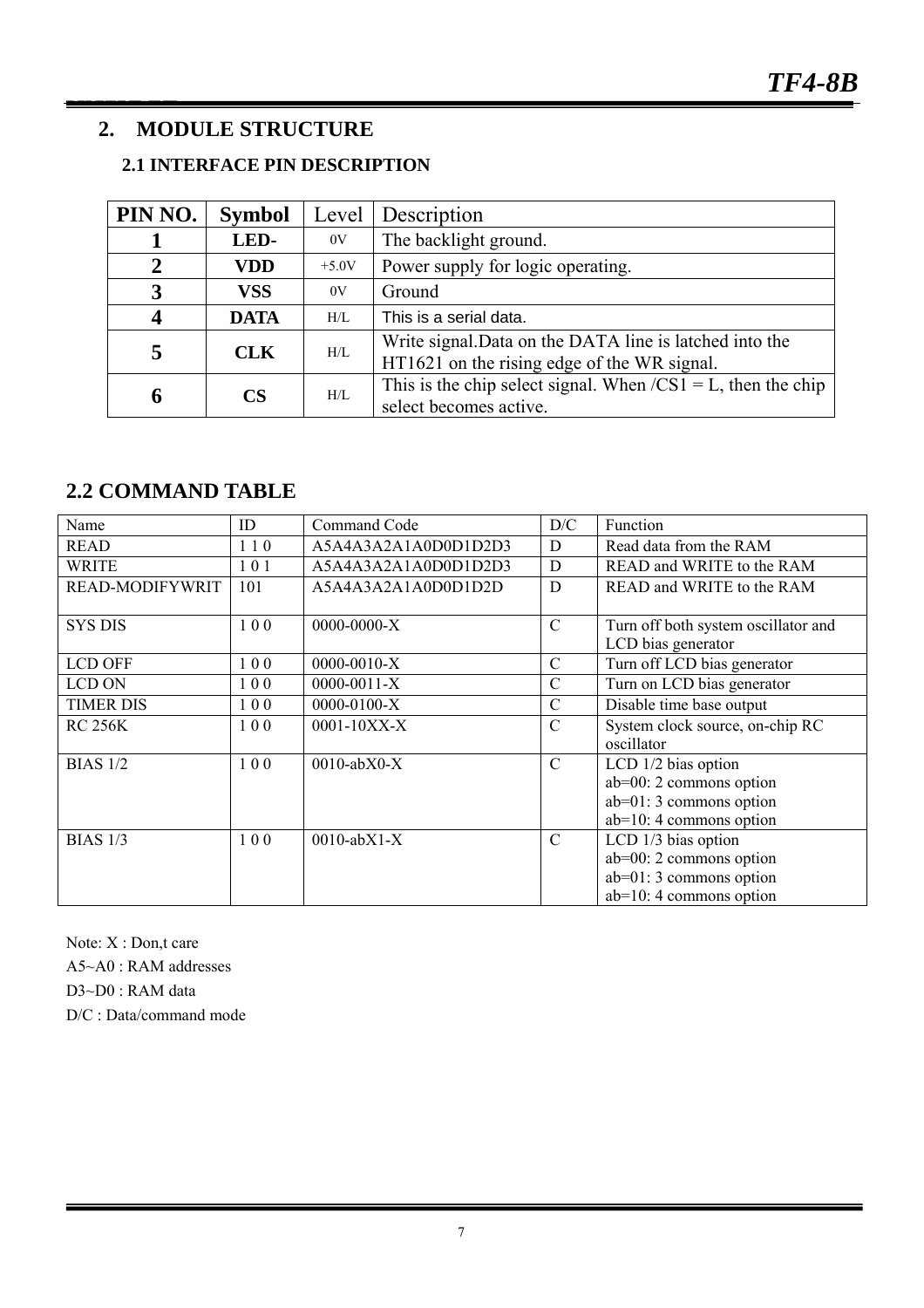#### **2.3. Functional Description**

#### **2.3.1 Display Memory RAM**

The static display memory (RAM) is organized into 32\*4 bits and stores the displayed data. The contents of the RAM are directly mapped to the contents of the LCD driver. Data in the RAM can be accessed by the READ,WRITE, and READ-MODIFY-WRITE commands. The following is a mapping from the RAM to the LCD pattern:



#### **2.3.2 Command Format**

The HT1621 can be configured by the S/W setting. There are two mode commands to configure the HT1621 resources and to transfer the LCD display data. The configuration mode of the HT1621 is called command mode, and its command mode ID is 1 0 0. The command mode consists of a system configuration command, a system frequency selection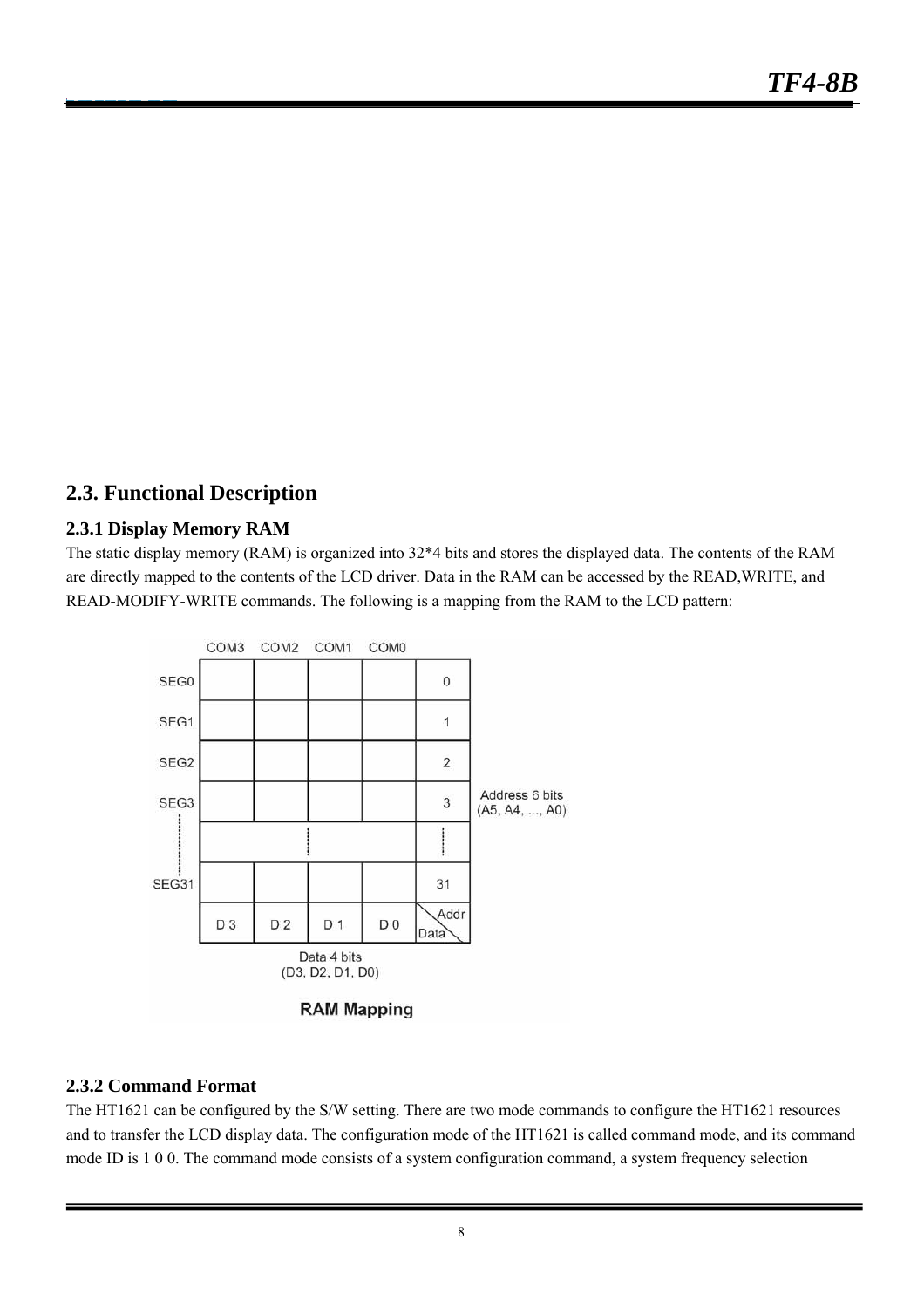command, a LCD configuration command,a tone frequency selection command, a timer/WDT setting command, and an operating command. The data mode, on the other hand, includes READ, WRITE, and READ-MODIFY-WRITE operations. The following are the data mode IDs and the command mode ID.

The mode command should be issued before the data or command is transferred. If successive commands have been issued, the command mode ID, namely 1 0 0,can be omitted. While the system is operating in the non-successive command or the non-successive address data mode, the CS pin should be set to \_1\_ and the previous operation mode will be reset also. Once the CS pin returns to  $\overline{\phantom{0}}0$  a new operation mode ID should be issued first.

| Operation         | Mode    | ID  |
|-------------------|---------|-----|
| Read              | Data    | 110 |
| Write             | Data    | 101 |
| Read-Modify-Write | Data    | 101 |
| Command           | Command | 100 |

#### **2.3.3 Timing Diagrams**

#### **WRITE Mode (Command Code : 1 0 1)**



#### **WRITE Mode (Successive Address Writing)**



#### **Command Mode (Command Code : 1 0 0)**

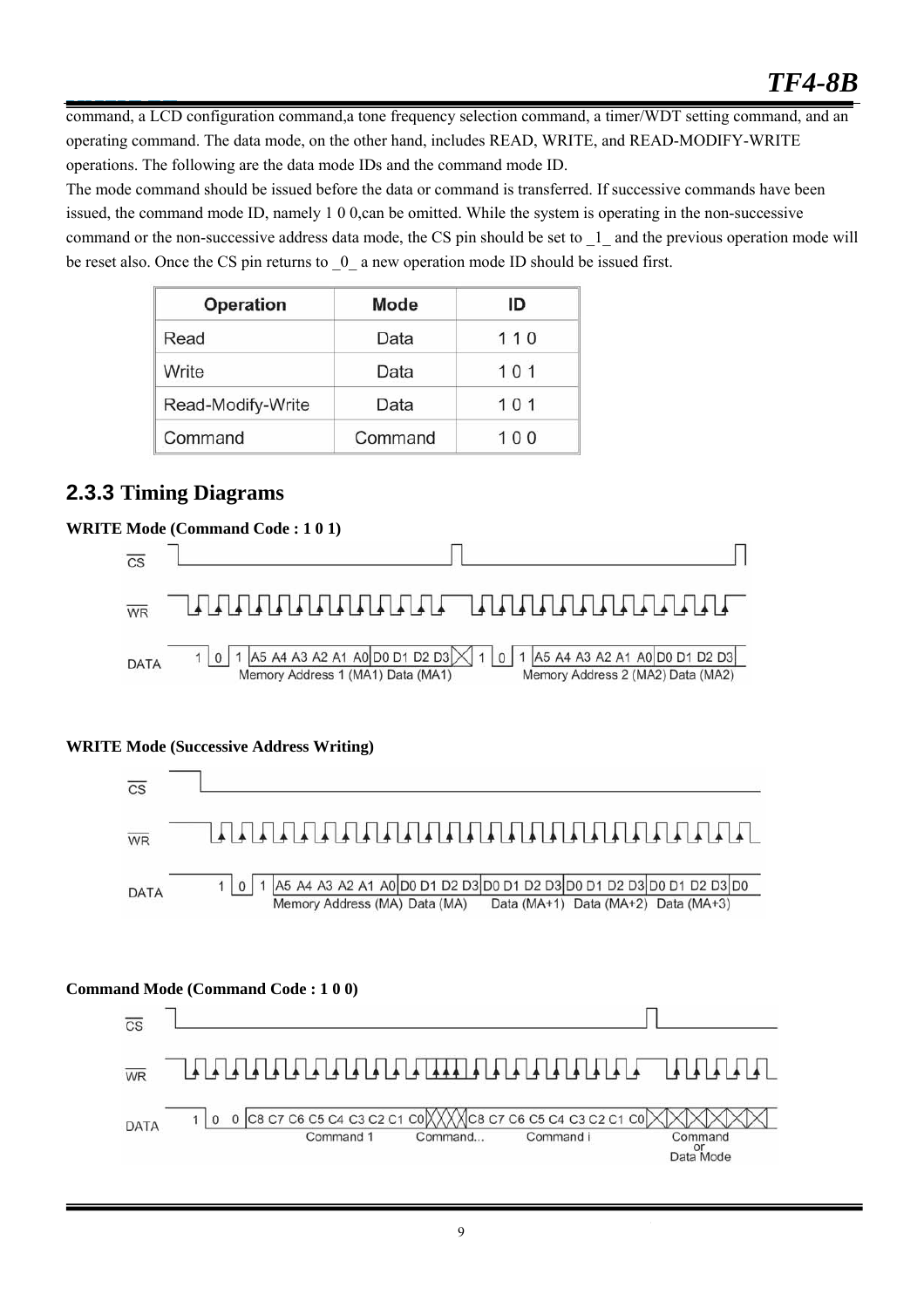**Mode (Data And Command Mode)** 



#### **2.4. MCU AND MODULE CONNECTION**

#### **The MCU interface**

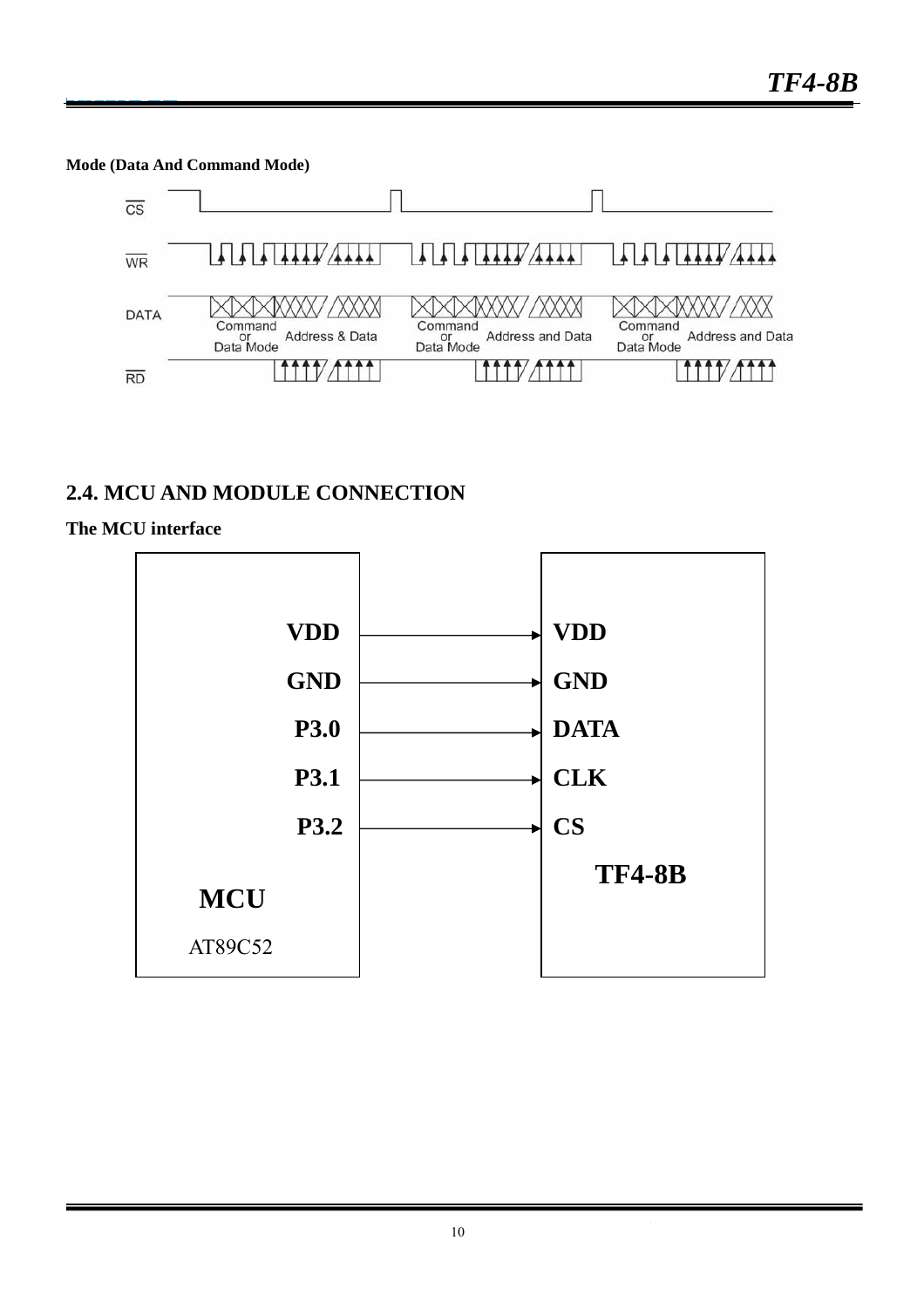# **3. RELIABILITY TEST AND QUALITY**

### **3.1. RELIABILITY TEST CONDITION**

| No. | Test Item                                | <b>Content of Test</b>                                                                                                                                                                                                 | <b>Test Condition</b>                          | Applicable<br><b>Standard</b> |
|-----|------------------------------------------|------------------------------------------------------------------------------------------------------------------------------------------------------------------------------------------------------------------------|------------------------------------------------|-------------------------------|
|     | High temperature<br>storage              | Endurance test applying the high storage<br>temperature for a long time.                                                                                                                                               | 60 °C<br>$200$ hrs                             |                               |
| 2   | Low temperature<br>storage               | Endurance test applying the low storage<br>temperature for a long time.                                                                                                                                                | $-10$ °C<br>$200$ hrs                          |                               |
| 3   | High temperature<br>operation            | Endurance test applying the electric stress<br>(Voltage & Current) and the thermal stress to<br>the element for a long time.                                                                                           | 50 °C<br>$200$ hrs                             |                               |
| 4   | Low temperature<br>operation             | Endurance test applying the electric stress<br>under low temperature for a long time.                                                                                                                                  | 0 °C<br>$200$ hrs                              |                               |
| 5   | High temperature /<br>Humidity storage   | Endurance test applying the high temperature<br>and high humidity storage for a long time.                                                                                                                             | 60 °C, 90 %RH<br>96 hrs                        | MIL-202E-103B<br>JIS-C5023    |
| 6   | High temperature /<br>Humidity operation | Endurance test applying the electric stress<br>(Voltage & Current) and temperature /<br>humidity stress to the element for a long time.                                                                                | 40 °C, 90 %RH<br>96 hrs                        | MIL-202E-103B<br>JIS-C5023    |
| 7   | Temperature cycle                        | Endurance test applying the low and high<br>temperature cycle.<br>$\frac{10^{\circ}C}{30\text{min}} \rightleftharpoons \frac{25^{\circ}C}{5\text{min}} \rightleftharpoons \frac{60^{\circ}C}{30\text{min}}$<br>1 cycle | $-10^{\circ}$ C / 60 $^{\circ}$ C<br>10 cycles |                               |

Supply voltage for logic system = 5V. Supply voltage for LCD system = Operating voltage at 25 C.

#### **Mechanical Test**

| Vibration     | Endurance test applying the vibration during       | $10 - 22$ Hz $1.5$ mm | MIL-202E-201A    |
|---------------|----------------------------------------------------|-----------------------|------------------|
| test          | transportation and using                           | $p-p$                 | <b>JIS-C5025</b> |
|               |                                                    | $22 \sim 500$ Hz 1.5G | JIS-C7022-A-10   |
|               |                                                    | Total 0.5hour         |                  |
| Shock test    | Constructional and mechanical endurance test       | 50G half sign wave    | MIL-202E-213B    |
|               | applying the shock during transportation.          | 11 msede 3 times      |                  |
|               |                                                    | of each direction     |                  |
| Atmospheric   | Endurance test applying the atmospheric pressure   | 115mbar               | MIL-202E-105C    |
| pressure test | during transportation by air                       | 40hrs                 |                  |
| Static        | Endurance test applying the electric stress to the | $VS = 800V$ , RS-1.5K | MIL-883B-3015.   |
| electricity   | terminal                                           |                       |                  |
|               |                                                    |                       |                  |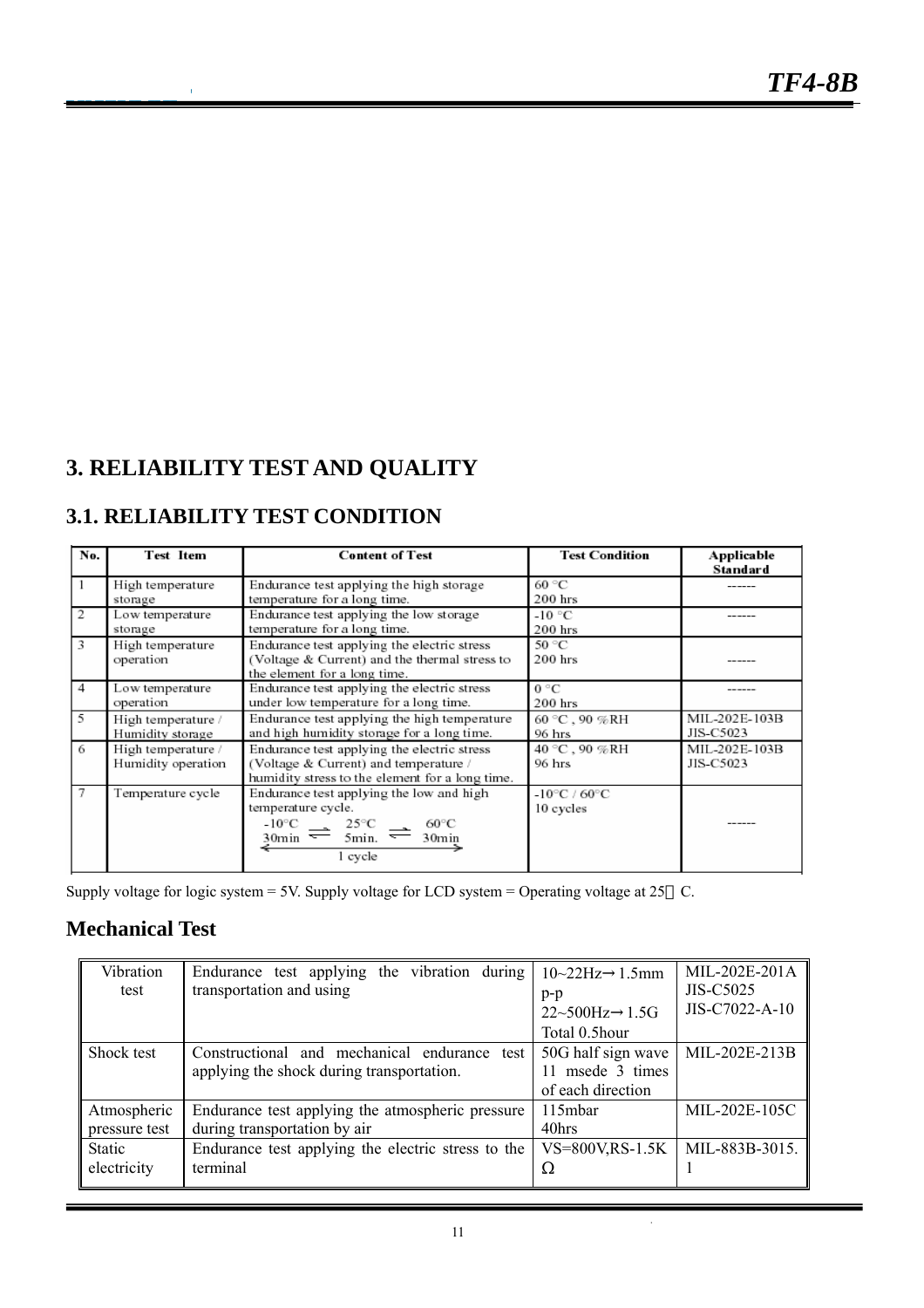| t≏c<br>いしっし | $\overline{CS=1}$ OQpF<br>$\overline{ }$<br>. .<br>time |  |
|-------------|---------------------------------------------------------|--|
|             |                                                         |  |

#### **Failure Judgment criterion**

| <b>Criterion Item</b>        |                                                                         | <b>Test Item No.</b> |  |  |  | <b>Failure Judgment Criterion</b> |  |  |                                                                                               |
|------------------------------|-------------------------------------------------------------------------|----------------------|--|--|--|-----------------------------------|--|--|-----------------------------------------------------------------------------------------------|
|                              | $4 \mid 5 \mid 6 \mid 7 \mid 8 \mid 9 \mid 10$<br>-11<br>$\overline{2}$ |                      |  |  |  |                                   |  |  |                                                                                               |
| Basic specification          |                                                                         |                      |  |  |  |                                   |  |  | Out of the Basic specification                                                                |
| Electrical characteristic    |                                                                         |                      |  |  |  |                                   |  |  | Out of the DC and AC characteristic                                                           |
| Mechanical<br>characteristic |                                                                         |                      |  |  |  |                                   |  |  | Out of the Mechanical specification<br>Color change: out of Limit<br>Appearance Specification |
| Optical characteristic       |                                                                         |                      |  |  |  |                                   |  |  | Out of the Appearance Standard                                                                |

#### **3.2. QUALITY GUARANTEE**

Acceptable Quality Level, Each lot should satisfy the quality level defined as follows. -Inspection method: MIL-STD-105E LEVEL II Normal one time sampling

#### **AQL**

| <b>Partition</b> | AOL     | <b>Description</b>                                                    |
|------------------|---------|-----------------------------------------------------------------------|
| A: Major         | $0.4\%$ | Functional defective product                                          |
| B: Minor         | .5%     | Satisfy all functions as product but not satisfy cosmetic<br>standard |

#### **Definition of 'LOT'**

One lot means the delivery quality to customer at once time.

#### **Conditions of Cosmetic Inspection**

#### . **Environmental condition**

The inspection should be performed at the 1metre height from the LCD module under 2 pieces of 40W white fluorescent lamps (Normal temperature 20~25 and normal humidity 60±15%RH).

#### **Driving voltage**

The Vo value which the most optimal contrast can be obtained near the specified Vo in the specification (Within of the typical value at 25 .).

#### **3.3. INSPECTION METHOD**

The visual check should be performed vertically at more than 30cm distance from the LCD panel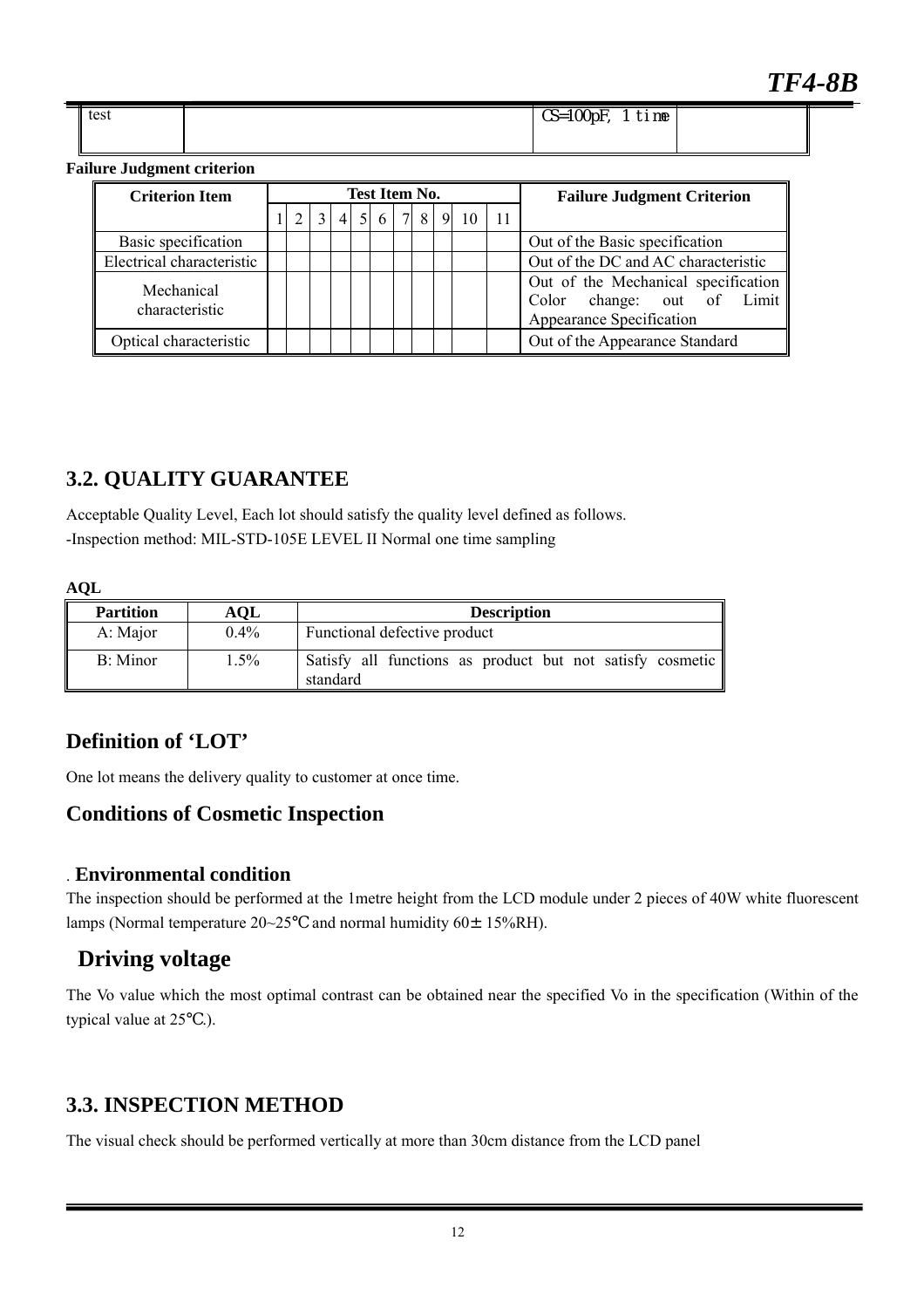Viewing direction for inspection is 45° from vertical against LCM.



#### Definition of zone:



A Zone: Active display area (minimum viewing area).

B Zone: Non-active display area (outside viewing area).

#### **3.4. INSPECTION STANDARD FOR SOLDER**

#### **Module Cosmetic Criteria**

| No.            | <b>Item</b>                                | <b>Judgment Criterion</b>                                                           | <b>Partition</b>        |
|----------------|--------------------------------------------|-------------------------------------------------------------------------------------|-------------------------|
|                | Difference in Spec.                        | None allowed                                                                        | Major                   |
| 2              | Pattern Peeling                            | No substrate pattern peeling and floating                                           | Major                   |
| $\mathbf{3}$   | Soldering defects                          | No soldering missing<br>No soldering bridge<br>No cold soldering                    | Major<br>Major<br>Minor |
| $\overline{4}$ | Resist flaw on substrate                   | Invisible copper foil (<br>0.5mm or more) on substrate pattern                      | Minor                   |
| 5              | metallic<br>Accretion of<br>Foreign matter | No soldering dust<br>No accretion of metallic foreign matters (Not exceed<br>0. 2mm | Minor<br>Minor          |
| 6              | Stain                                      | No stain to spoil cosmetic badly                                                    | Minor                   |
| 7              | Plate discoloring                          | No plate fading, rusting and discoloring                                            | Minor                   |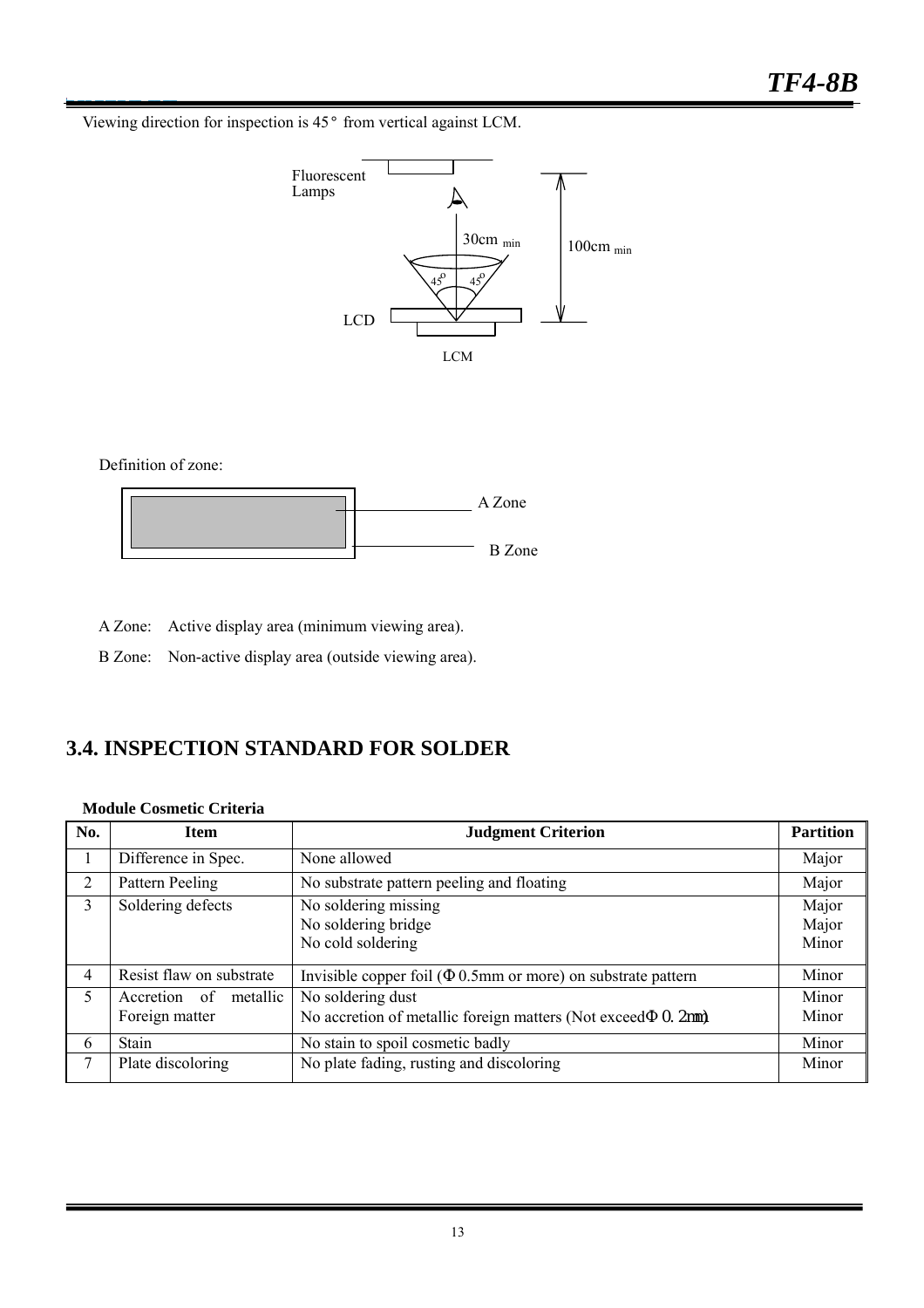# *TF4-8B*

| Plate discoloring<br>1. Lead parts | a. Soldering side of PCB<br>Solder to form a 'Filet' all around the lead;<br>Solder should not hide the lead form<br>perfectly too much                     | Minor |
|------------------------------------|-------------------------------------------------------------------------------------------------------------------------------------------------------------|-------|
| 2. Flat packages                   | Either "toe"( $A\sqrt{or}$ "heal" (B) of<br>The lead to be $c\overline{\overline{o}}\overline{v}$ ered by 'Filet'<br>Lead form to be assume over<br>Solder. | Minor |
| 3. Chips                           | $(1/2)$ H<br>$(3/2)$ H<br>h.<br>H<br>- h                                                                                                                    | Minor |

# **3.5. SCREEN COSMETIC CRITERIA(APPEARANCE)**

| No.            | <b>Item</b>                    | <b>Criterion</b>             |                  |
|----------------|--------------------------------|------------------------------|------------------|
| $\mathbf{1}$   | Short or open circuit          |                              |                  |
|                | LC leakage                     |                              |                  |
|                | Flickering                     | No allow                     |                  |
|                | No display                     |                              |                  |
|                | Wrong viewing direction        |                              |                  |
|                | Wrong Back-light               |                              |                  |
|                | Wrong or missing component     |                              |                  |
| $\overline{2}$ | Contrast defect (dim, ghost)   | Refer to the approval sample |                  |
|                | Background color deviation     |                              |                  |
| $\overline{3}$ | Point defect, Black spot, dust |                              |                  |
|                | (including Polarizer)          | Point                        | Acceptable Qty.  |
|                | $=(X+Y)/2$                     | Size                         |                  |
|                |                                | $\phi \leq 0.10$             | Disregard        |
|                |                                | $0.10<\phi$ 0.20             | 6                |
|                |                                | $0.20 < \phi$ 0.3            | $\overline{2}$   |
|                |                                | $\phi > 0.30$                | $\boldsymbol{0}$ |
|                |                                |                              |                  |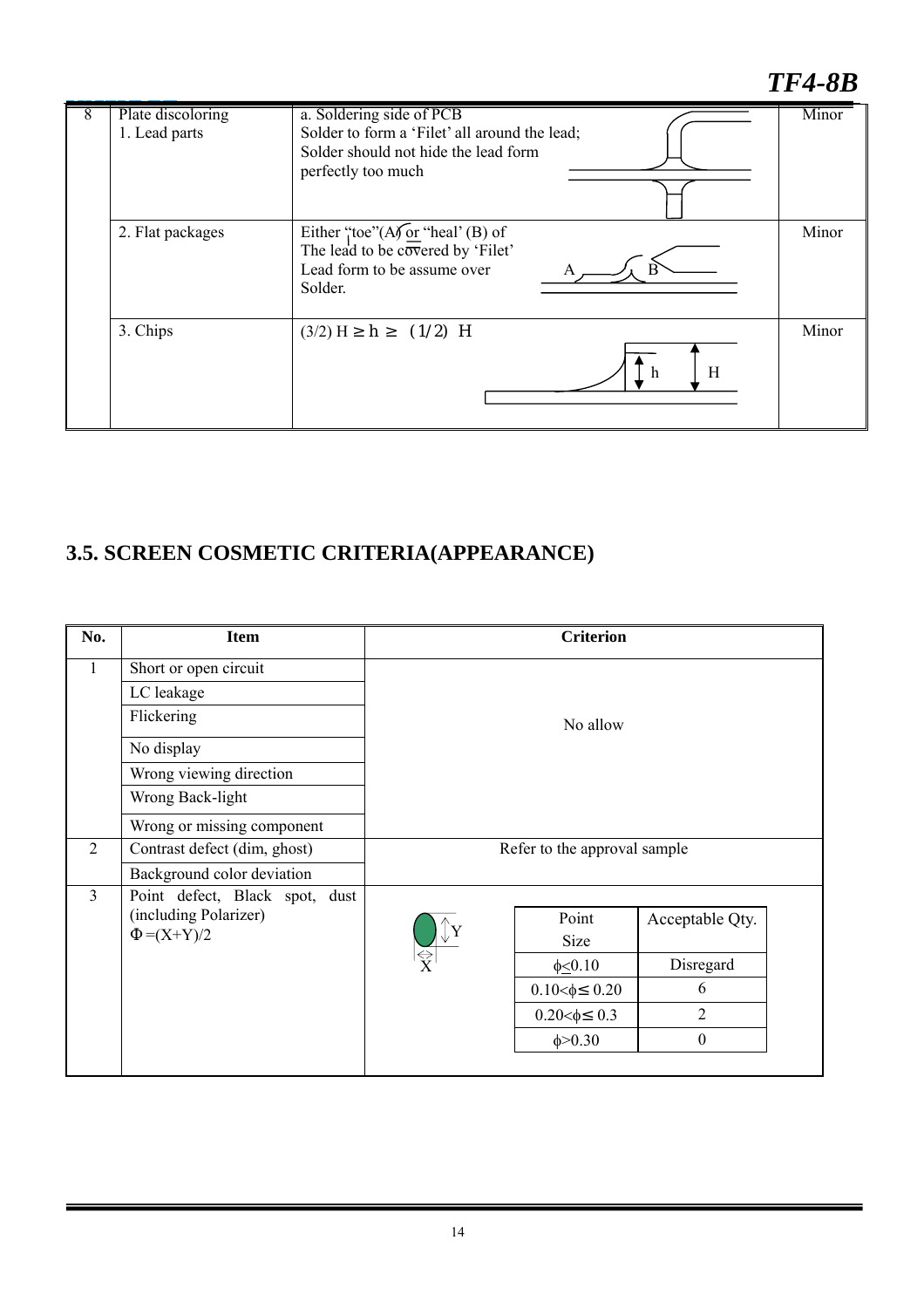| $\overline{\phantom{0}}$<br>$\overline{\phantom{0}}$<br><b>AV.</b> | .<br>тем | $\sim$ $\sim$<br><b>CLITELIOIL</b> |
|--------------------------------------------------------------------|----------|------------------------------------|
|                                                                    |          |                                    |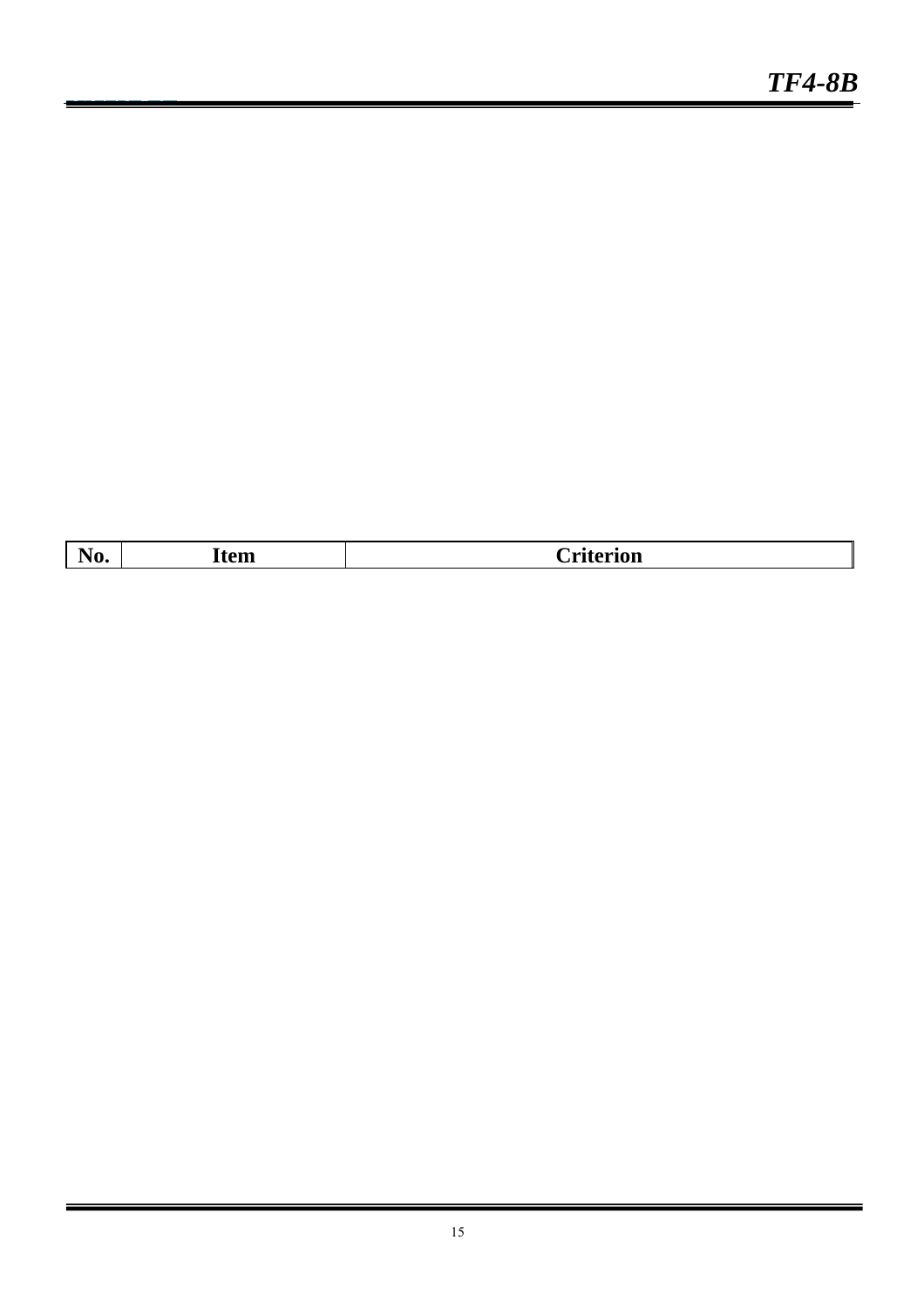# *TF4-8B*

| $\overline{4}$ |                                   |                                                                                            |  |
|----------------|-----------------------------------|--------------------------------------------------------------------------------------------|--|
|                | Line defect,                      | W                                                                                          |  |
|                |                                   | Line<br>Acceptable Qty.<br>W<br>L                                                          |  |
|                | Scratch: In accordance with       | $\leftrightarrow$<br>Disregard<br>0.015<br>W<br>---                                        |  |
|                | spots and lines operating         | $\overline{L}$<br>0.03<br>W<br>3.0<br>$\mathbf{L}$                                         |  |
|                | cosmetic criteria. When the       | $\overline{2}$<br>2.0<br>$\mathbf{L}$<br>0.05<br>W                                         |  |
|                | light reflective on the panel     | $\mathbf{L}$<br>W<br>1.0<br>0.1<br>1                                                       |  |
|                | surface, the scratches are not to | Applied as point defect<br>$0.05<\!\!W$<br>---                                             |  |
|                | be remarkable.                    | Unit: mm                                                                                   |  |
|                |                                   |                                                                                            |  |
|                |                                   | A) Clear                                                                                   |  |
|                |                                   | (0)<br>L 5.0                                                                               |  |
|                |                                   |                                                                                            |  |
|                |                                   | 2.0<br>See No. 1                                                                           |  |
|                |                                   |                                                                                            |  |
|                |                                   | 0.02<br>0.05<br>W                                                                          |  |
|                |                                   |                                                                                            |  |
|                |                                   |                                                                                            |  |
|                |                                   | Note: () -Acceptable Qty in active area<br>L-Length (mm) W-Width (mm) $\infty$ -Di sregard |  |
|                |                                   | B) Uncl ear                                                                                |  |
|                |                                   |                                                                                            |  |
|                |                                   | $L$ 5.0<br>(0)                                                                             |  |
|                |                                   | (6)<br>2.0<br>See                                                                          |  |
|                |                                   | No. 1                                                                                      |  |
|                |                                   |                                                                                            |  |
|                |                                   | 0.02<br>0.03<br>0.5<br>W                                                                   |  |
|                |                                   |                                                                                            |  |
| 5              | Rainbow                           | Not more than two colors change across the viewing area                                    |  |
| 6              | Dot-matrix                        | Pin hole:                                                                                  |  |
|                | pattern                           |                                                                                            |  |
|                | $\phi = (X+Y)/2$                  |                                                                                            |  |
|                |                                   | ŹΧ                                                                                         |  |
|                |                                   | ♦<br>Size<br>Acceptable Qty.                                                               |  |
|                |                                   | $\frac{1}{\sqrt{2}}$<br>Disregard<br>0.1<br>φ                                              |  |
|                |                                   | $\phi$<br>0.20<br>0.10<br>1<br>$\curvearrowleft$                                           |  |
|                |                                   | $\boldsymbol{0}$<br>$\phi > 0.20$<br>$\rightarrow$                                         |  |
|                |                                   | C: Shall not touch other dot(s).                                                           |  |
|                |                                   |                                                                                            |  |
|                |                                   |                                                                                            |  |

| $ -$<br>71 <i>.</i><br><b>Item</b><br>Uriterion<br>THQ. |  |
|---------------------------------------------------------|--|
|---------------------------------------------------------|--|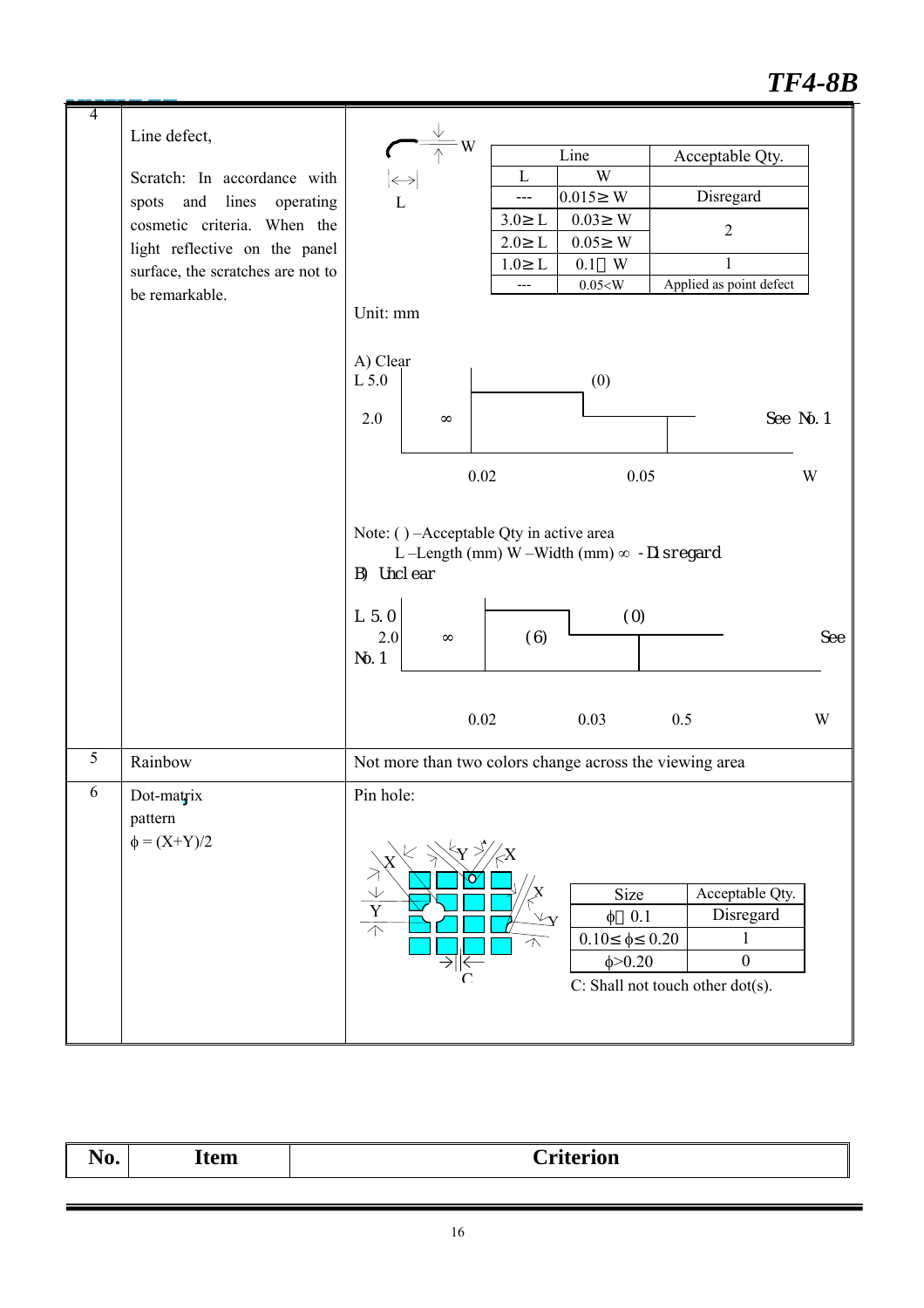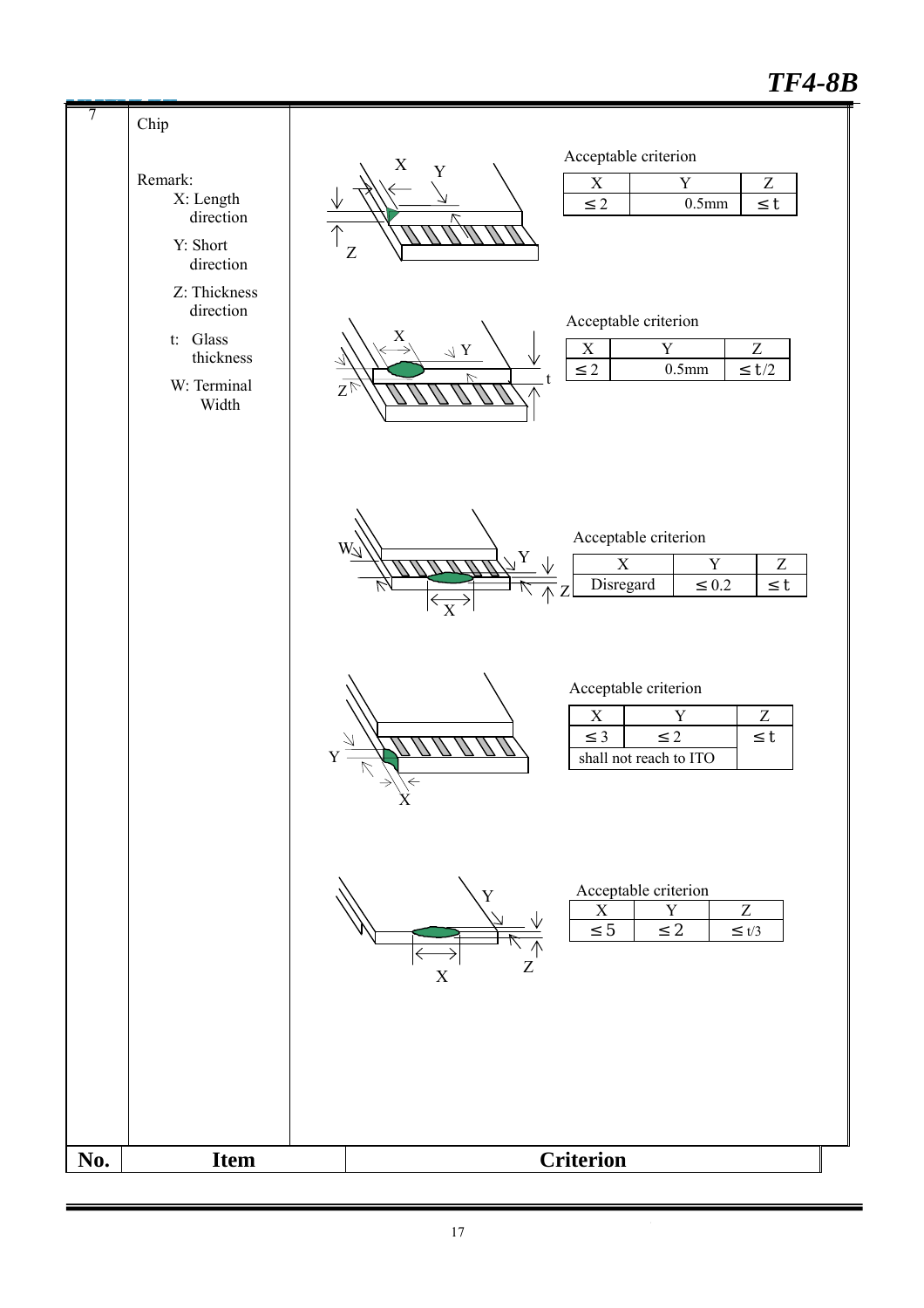# *TF4-8B*

| $\,8\,$<br>9 | Total no. of acceptable<br>Defect                       | A. Zone<br>Maximum 2 minor non-conformities per one unit.<br>Defect distance: each point to be separated over 10mm<br>B. Zone<br>It is acceptable when it is no trouble for quality and assembly in<br>customer's end product.                                      |
|--------------|---------------------------------------------------------|---------------------------------------------------------------------------------------------------------------------------------------------------------------------------------------------------------------------------------------------------------------------|
|              | Protruded<br>W: Terminal Width                          | Acceptable criteria:<br>$Y \leq 0.4$<br>$\overline{\mathrm{X}}$                                                                                                                                                                                                     |
| 10           | PIN                                                     | Position<br>W1<br><b>ITO</b><br>1/3W<br>W1<br>H1<br>1/3H<br>Η<br>H1<br>PIN                                                                                                                                                                                          |
| 11           | brightness<br>Uneven<br>(only)<br>back-lit type module) | Uneven brightness must be BMAX/BMIN<br>2<br>-BMAX : Max. value by measure in 5 points<br>-BMIN : Min. value by measure in 5 points<br>Divide active area into 4 vertically and horizontally.<br>Measure 5 points shown in the following figure<br>O<br>$\circ$<br>O |
| 12           | Allowable density                                       | Above defects should be separated more than 10mm each other.                                                                                                                                                                                                        |
| 13           | Rubbing line                                            | Not to be noticeable.                                                                                                                                                                                                                                               |
| 14           | Dot size                                                | To be $95\% \sim 105\%$ of the dot size (typ.) in drawing,<br>Partial defects of each dot (ex. Pin-hole) shold be t4reated as<br>'spot'.(see Screen Cosmetic Criteria (operating) No.)                                                                              |

 $\hat{\mathbf{J}}$ 

| N <sub>0</sub> . | Item                 | <b>Criterion</b> |                               |
|------------------|----------------------|------------------|-------------------------------|
|                  | Bubbles in polarizer | Size : d mm      | Acceptable Qty in active area |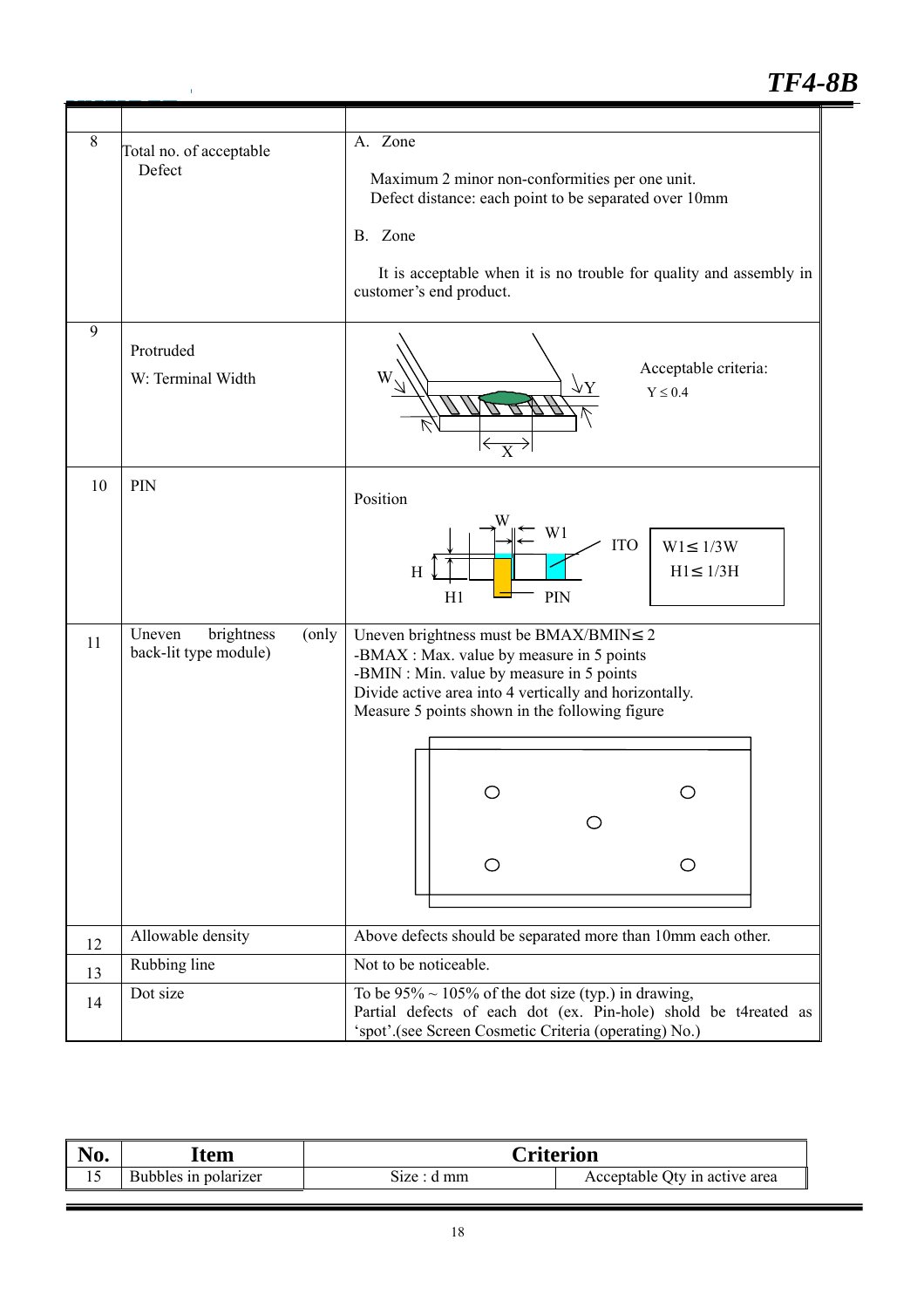|    |                   | $d \quad 0.3$                                                          | Disregard |  |  |
|----|-------------------|------------------------------------------------------------------------|-----------|--|--|
|    |                   | $0.3 < d$ 1.0                                                          |           |  |  |
|    |                   | 1. $0 < d$ 1.5                                                         |           |  |  |
|    |                   | 1.5 $<$ d                                                              |           |  |  |
| 16 | Allowable density | Above defects should be sea rated more than 30mm each other            |           |  |  |
| 17 | Coloration        | Not to be noticeable coloration in the viewing area of the LCD panels. |           |  |  |
|    |                   | Backlit type should be judged with back-lit on state only.             |           |  |  |
| 18 | Contamination     | Not to be noticeable.                                                  |           |  |  |
|    |                   |                                                                        |           |  |  |

Note:

'Clear'= the shade and size are not changed by Vo.

'Unclear'= the shade and size are changed by V0.

Size:  $d=(\text{long length} + \text{short length})/2$ 

The limit samples for each item have priority

Completed defects are defined item by item, but if the number of defects is defined in above table, the total number should not exceed 10.

In case of ' concentration', even the spots or the lines of 'disregarded size should not allowed. Following three situations Should be treated as 'concentration'.

-7 or over defects in circle of 2mm

-10 or over defects in circle of 10mm

 $-20$  or over defects in circle of  $20$ mm

#### **3.6. PRECAUTIONS FOR USING LCM MODULES**

#### 1. Liquid Crystal Display Modules

LCD is composed of glass and polarizer. Pay attention to the following items when handing.

- (1) Please keep the temperature within specified range for use and storage. Polarization degradation, bubble generation or Polarizer peel-off may occur with high humidity.
- (2) Do not touch, push or rub the exposed polarizer with anything harder than an HB Pencil lead (Glass, tweezers, etc.).
- (3) N-hexane is recommended for cleaning the adhesives used to attach front/rear polarizers and reflectors made of organic, substances which will be damaged by chemicals such as acetone, toluene, ethanol and isopropyl alcohol.
- (4) When the display surface becomes dusty, wipe gently with absorbent cotton or other soft material like chamois soaked in petroleum Benin. Do not scrub hard to avoid damaging the display surface.
- (5) Wipe off saliva or water drops immediately, contact with water over a long period of time may cause deformation or color fading.
- (6) Avoid contacting oil and fats.
- (7) Condensation on the surface and contact with terminals due to cold will damage, stain or dirty the polarizers. After products are tested at low temperature the must be warmed up in a container before coming is contacting temperature air.
- (8) Do not put or attach anything on the display area to avoid leaving marks on.
- (9) Do not touch the display with bare hands. This will stain the display and degrade insulation between terminals (some cosmetics are determinate to the polarizer).
- (10)As glass is fragile. It tends to become or chipped during handling especially on the edges. Please avoid dropping or jarring.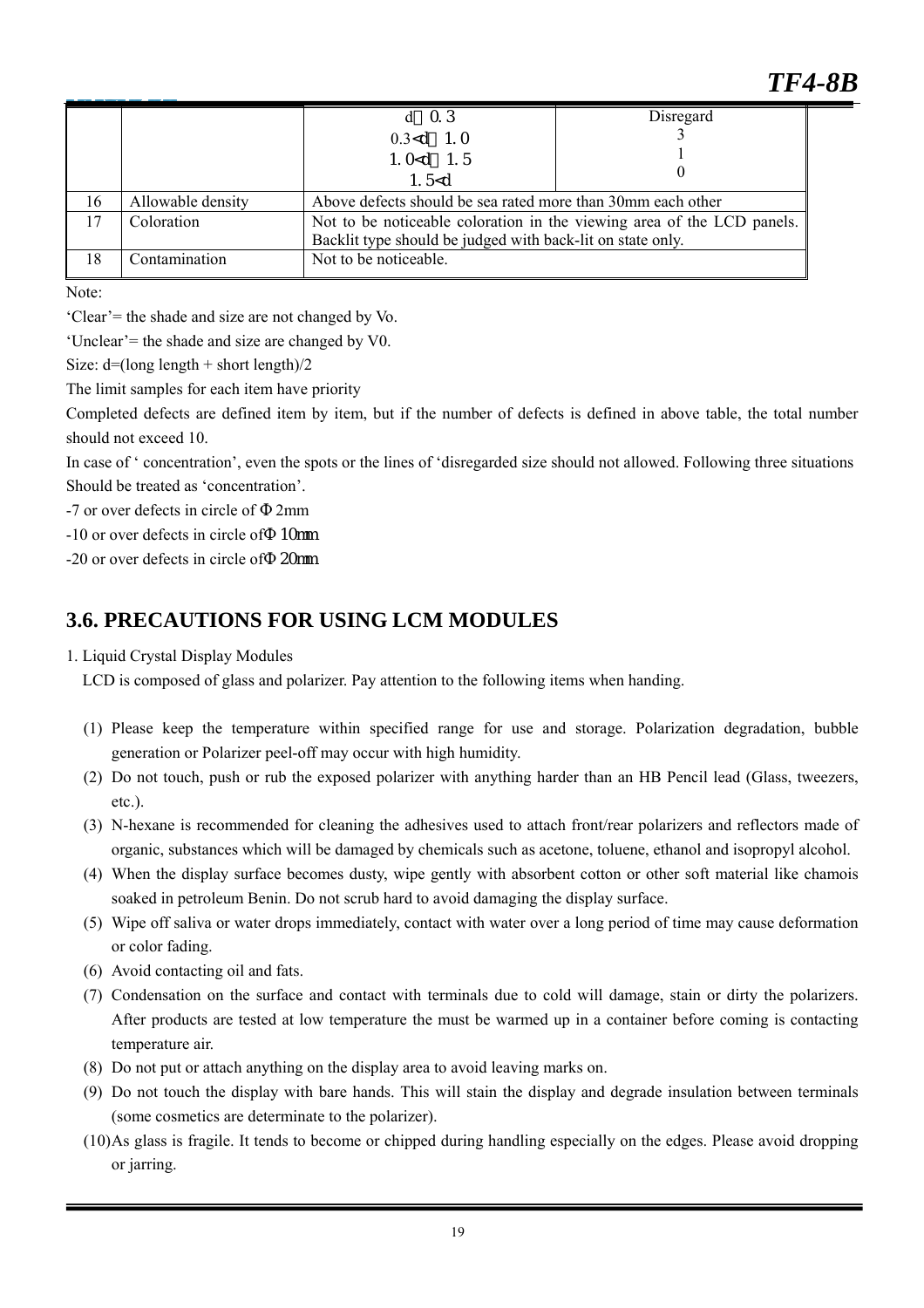#### **3.7. INSTALLING LCM MODULES**

 The hole in the printed circuit board is used to if LCM as shown in the picture below. Attend to the following items when installing the LCM

(1) Cover the surface with a transparent protective plate to protect the polarizer and LC cell.



(2) When assembling the LCM into other equipment, the spacer to the bit between the LCM and the fitting plate should have enough height to avoid causing stress to the module surface, refer to the individual specifications for measurements. The measurement tolerance should be  $\pm$  0.1mm]

### **3.8. PRECAUTION FOR HANDING LCM MODULE**

Since LCM has been assembled and adjusted with a high degree of precision, avoid applying excessive shocks to the module or making any alterations or modifications to it.

- (1) Do not alter, modify or change shape of the tab on the metal frame
- (2) Do not make extra holes on the printed circuit board, modify its shape or change the positions of components to be attached.
- (3) Do not damage or modify the pattern writing on the printed circuit board.
- (4) Absolutely do not modify the zebra rubber strip (conductive rubber) or heat seal connector.
- (5) Except for soldering the interface, do not make any alterations or modifications with a soldering iron.
- (6) Do not drop, bend or twist LCM

#### **3.9. ELECTRO-STATIC DISCHARGE CONTROL**

Since this module uses a CMOS LSI, the same attention should be paid to electrostatic discharge as for an ordinary CMOS IC.

- (1) Make certain that you are grounded when handing LCM.
- (2) Before remove LCM from its packing case or incorporating it into a set, be sure the module and your body have the same electric potential.
- (3) When soldering the terminal of LCM, make certain the AC power source for the soldering iron does not leak.
- (4) When using an electric screwdriver to attach LCM, the screwdriver should be of ground potentiality to minimize as much as possible any transmission of electromagnetic waves produced sparks coming from the commutation of the motor.
- (5) As far as possible make the electric potential of your work clothes and that of the workbench the ground potential.
- (6) To reduce the generation of static electricity be careful that the air in the work is not too dried. A relative humidity of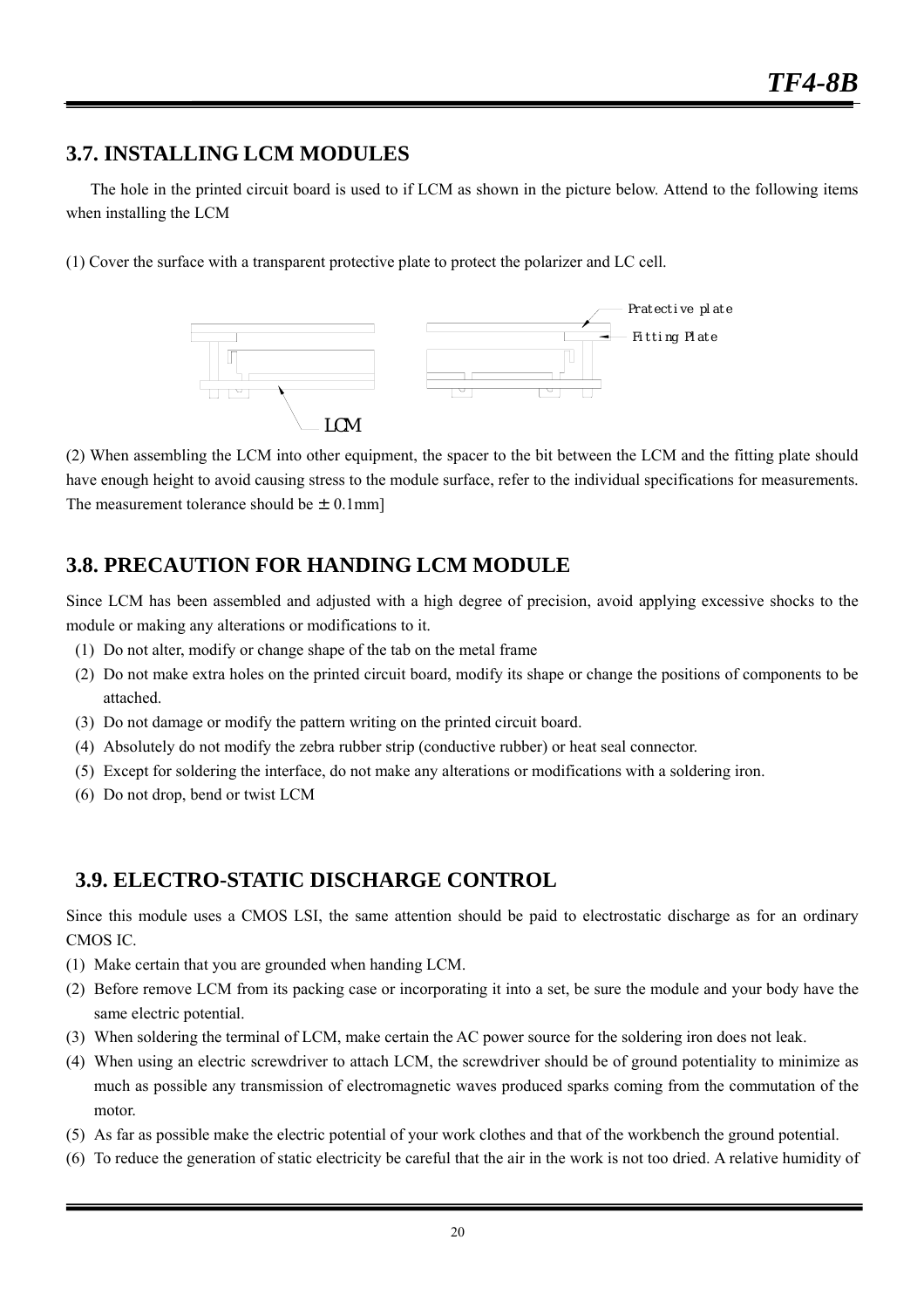50%-60% is recommended.

#### **3.10. PRECAUTION FOR SOLDERING TO THE LCM**

(1) Observe the following when soldering lead wire , connector cable and etc. to the LCM

-Soldering iron temperature:  $280 \pm 10$ 

-Soldering time: 3-4 seconds

-Solder: eutectic solder.

If soldering flux is used, be sure to remove any remaining flux after finishing to soldering operation.(This does not apply in the case of non-halogen type of flux.) It is recommended that you protect the LCD surface with a cover during soldering to prevent any damage due to flux spatters.

- (2) When soldering the electro-luminescent panel and PC board, the panel and board should not be detached more than three times, This maximum number is determined by the temperature and time conditions mentioned above, though there may be some variance depending on the temperature of the soldering iron.
- (3) When remove the electro-luminescent panel from the PC board, be sure the solder has completely melted, the soldered pad on the PX board could be damaged.

#### **3.11. PRECAUTIONS FOR OPERATION**

- (1) Viewing angle varies with the change of liquid crystal driving voltage (V0). Adjust Vo to show the best contrast.
- (2) Driving the LCD in the voltage above the limit shortens its life.
- (3) Response time is greatly delayed at temperature below the operating temperature range. However, this does not mean the LCD cell be out of the order. It will recover when it returns to the specified temperature range.
- (4) If the display area is pushed hard during operation, the display will become abnormal, however, it will return to normal. If it is turned off and then back on. Used under the relative condition of 40 , 50%RH.
- (5) When turning the power on input each signal after the positive/negative voltage becomes stable.



#### **3.12. STORAGE**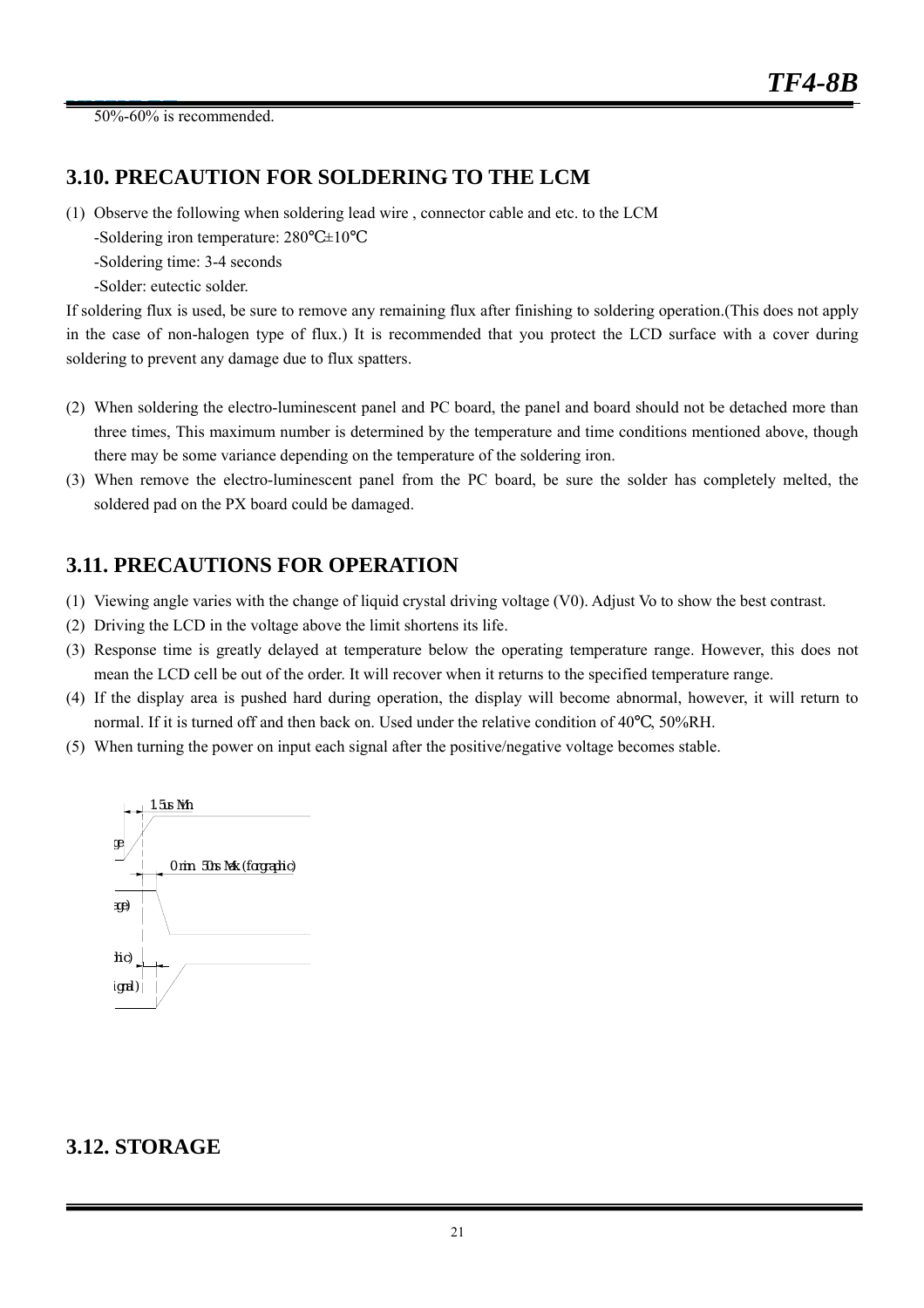When storing LCD as spares for some years, the following precautions are necessary.

- (1) Store them in a sealed polyethylene bag. If properly sealed, there is no need for dessicant.
- (2) Store them in a dark place. Do not expose to sunlight or fluorescent light, keep the temperature between 0℃ and 35℃
- (3) The polarizer surface should not come in contact with any other object.(we advise you to store them in the container in which they were shipped.)
- (4) Environmental conditions:

 $\overline{1}$ 

-Don not leave them for more than 168hrs. at 60

-Should not be left for more than 48hrs. at -20℃.

#### **3.13. SAFETY**

(1) It is recommended to crush damaged or unnecessary LCD into pieces and wash them off with solvents such as acetone and ethanol, which should later be burned.

(2)If any liquid leaks out of a damaged glass cell and comes in contact with the hands, wash off thoroughly with soap and water.

#### **3.14. LIMITED WARRANTY**

Unless agreed between TINSHARP and customer, TINSHARP will replace or repair any of its LCD modules which are found to be functionally defective when inspected in accordance with TINSHAR LCD acceptance standards (copies available upon request) for a period of one year from date of shipments. Cosmetic/visual defects must be returned to TINSHARP within 90 days of shipment. Confirmation of such date shall be based on freight documents. The warranty liability of TINSHARP limited to repair and/ or replacement on the terms set forth above. TINSHARP will not be responsible for any subsequent or consequential events.

#### **3.15. RETURN LCM UNDER WARRANTY**

No warranty can be granted if the precautions stated above have been disregarded. The typical examples of violations are:

- -Broken LCD glass.
- -PCB eyelet's damaged or modified.
- -PCB conductors damaged.
- -Circuit modified in any way, including addition of components.
- -PCB tampered with by grinding, engraving or painting varnish.
- -Soldering to or modifying the bezel in lay manner.

Module repairs will be invoiced to the customer upon mutual agreement. Modules must be returned with sufficient description of the failures or defects. Any connectors or cable installed by the customer must be removed completely without damaging the PCB eyelets, conductors and terminals.